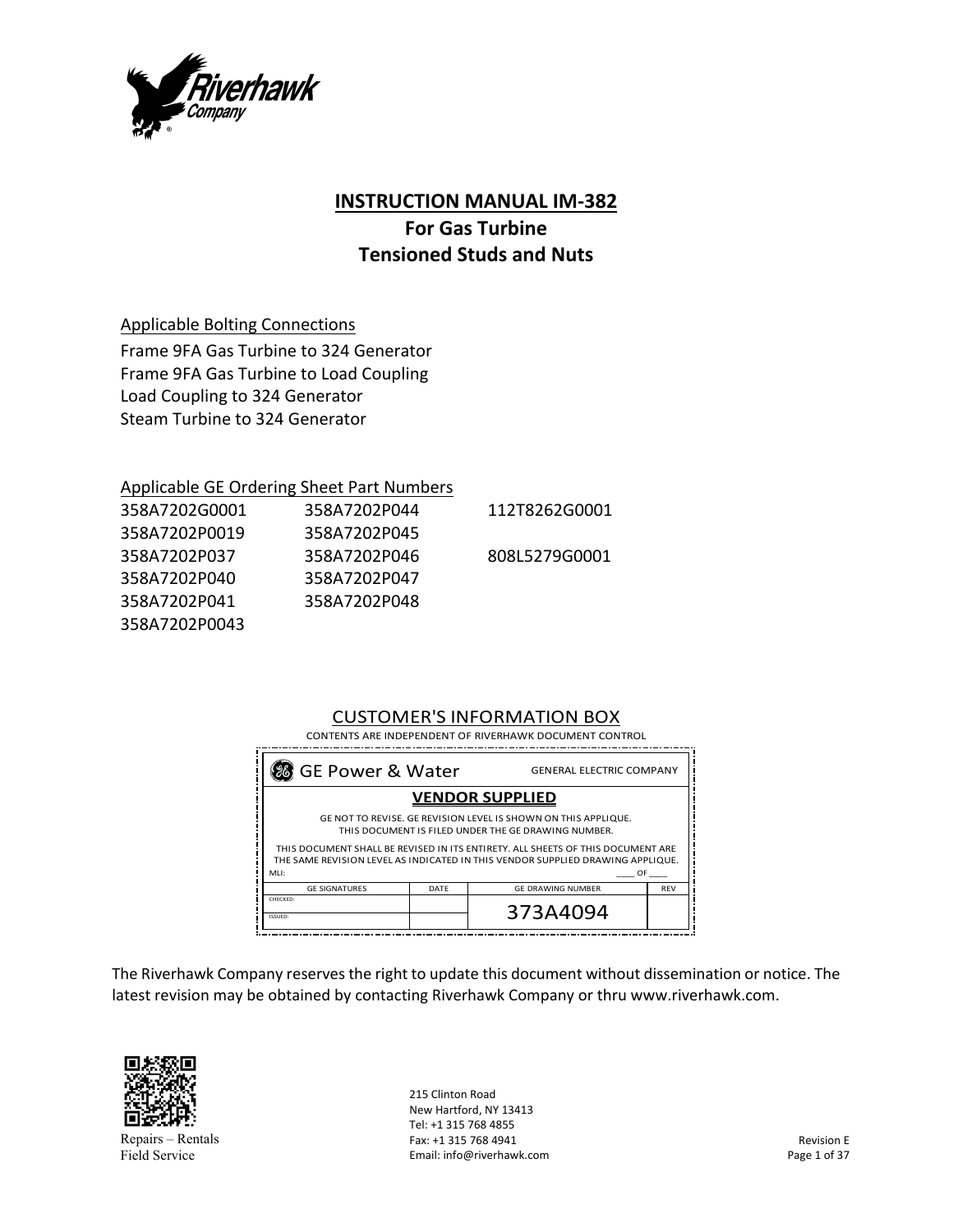# **Table of Contents**



# **CUSTOMER'S INFORMATION BOX**

CONTENTS ARE INDEPENDENT OF RIVERHAWK DOCUMENT CONTROL \_.\_.\_.\_.\_.\_.\_.\_.\_.

į

215 Clinton Road New Hartford, NY 13413 Tel: +1 315 768 4855 Fax: +1 315 768 4941 Email: info@riverhawk.com

**GE DRAWING NUMBER REV** 373A4094 

> Revision E Page 2 of 37

u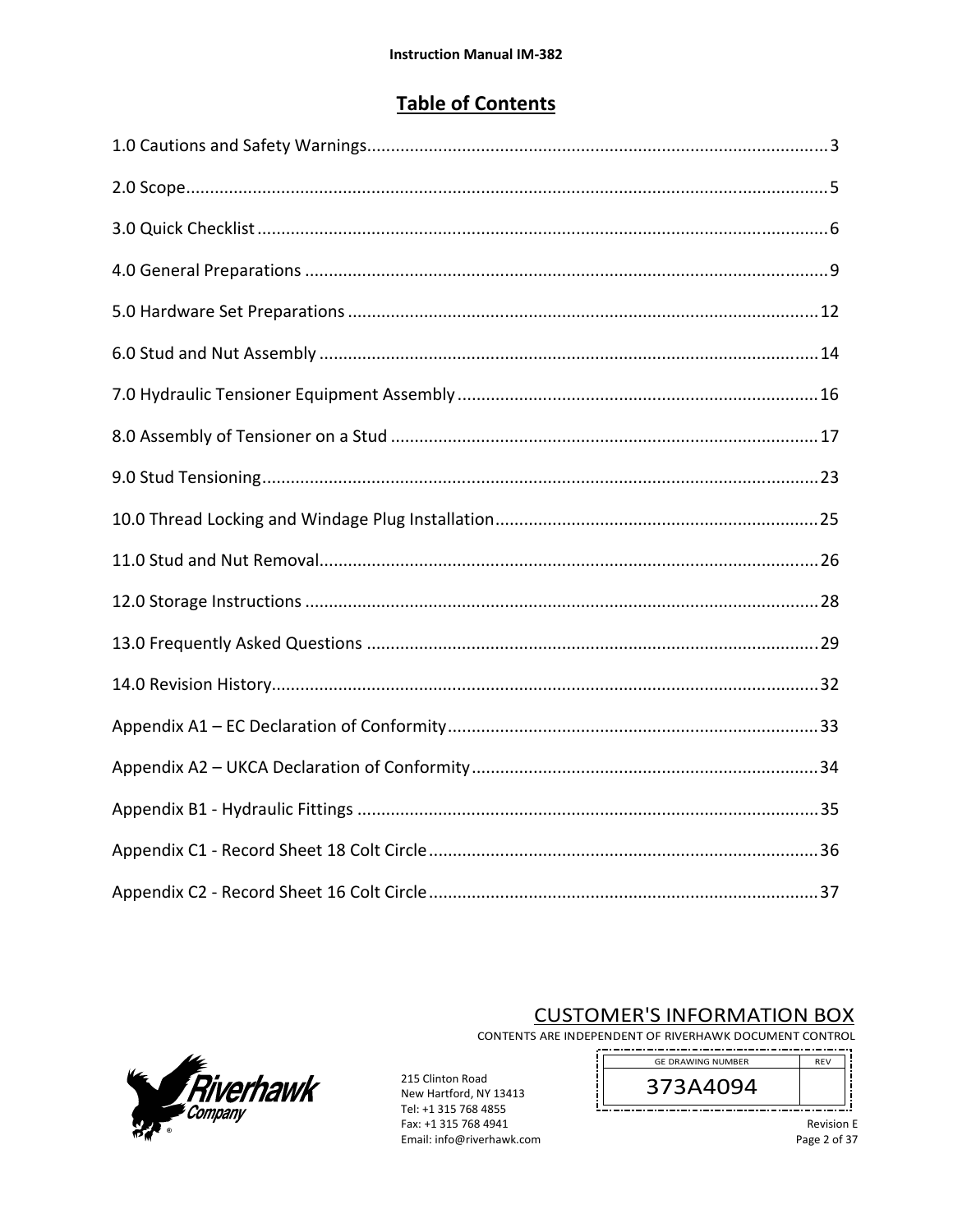# **1.0 Cautions and Safety Warnings**

### **WARNING**

Improper tool use and the failure to follow the correct procedures are the primary root causes of tool failures and personal injuries. A lack of training or experience can lead to incorrect hardware installation or incorrect tool use. Only trained operators with careful, deliberate actions should use hydraulic tensioners. Contact Riverhawk Company with any training needs.

## **WARNING**

Risk of high pressure hydraulic fluid injection. Riverhawk tools operate under high pressure. Thoroughly inspect all hoses and connections for damage or leaks prior to using this equipment.

# **CAUTION**

Personal injury and equipment damage can occur if the proper health and safety codes and procedures are not followed. Contact the site's health and safety office to determine all applicable safety rules and regulations.

# **WARNING**

The proper personal protective equipment must be worn at all times. Riverhawk recommends at a minimum, safety glasses, long sleeve shirt, hard hat, heavy work gloves, and steel toe shoes.

# **CAUTION**

It is especially important to check the condition of the conical thread used to tension the stud. Thread damage from previous abuse can lead to failure of the stud or tensioning equipment

# **CAUTION**

Riverhawk recommends that the tensioner should be returned to Riverhawk for periodic inspections. Replacement of obsolete tensioners is recommended. Functional upgrades are also recommended. The Riverhawk Service Returns Coordinator should be notified 3‐6 months prior to a planned outage to schedule an inspection service.

### **WARNING**

A damaged burst disc must be replaced with a with a burst disc of the same design and pressure rating. Do not substitute a damaged burst disc with a different disc type, a different pressure rating, or a foreign object.



# CUSTOMER'S INFORMATION BOX

CONTENTS ARE INDEPENDENT OF RIVERHAWK DOCUMENT CONTROL ------------------

215 Clinton Road New Hartford, NY 13413 Tel: +1 315 768 4855 Fax: +1 315 768 4941 Email: info@riverhawk.com 373A4094 GE DRAWING NUMBER

> Revision E Page 3 of 37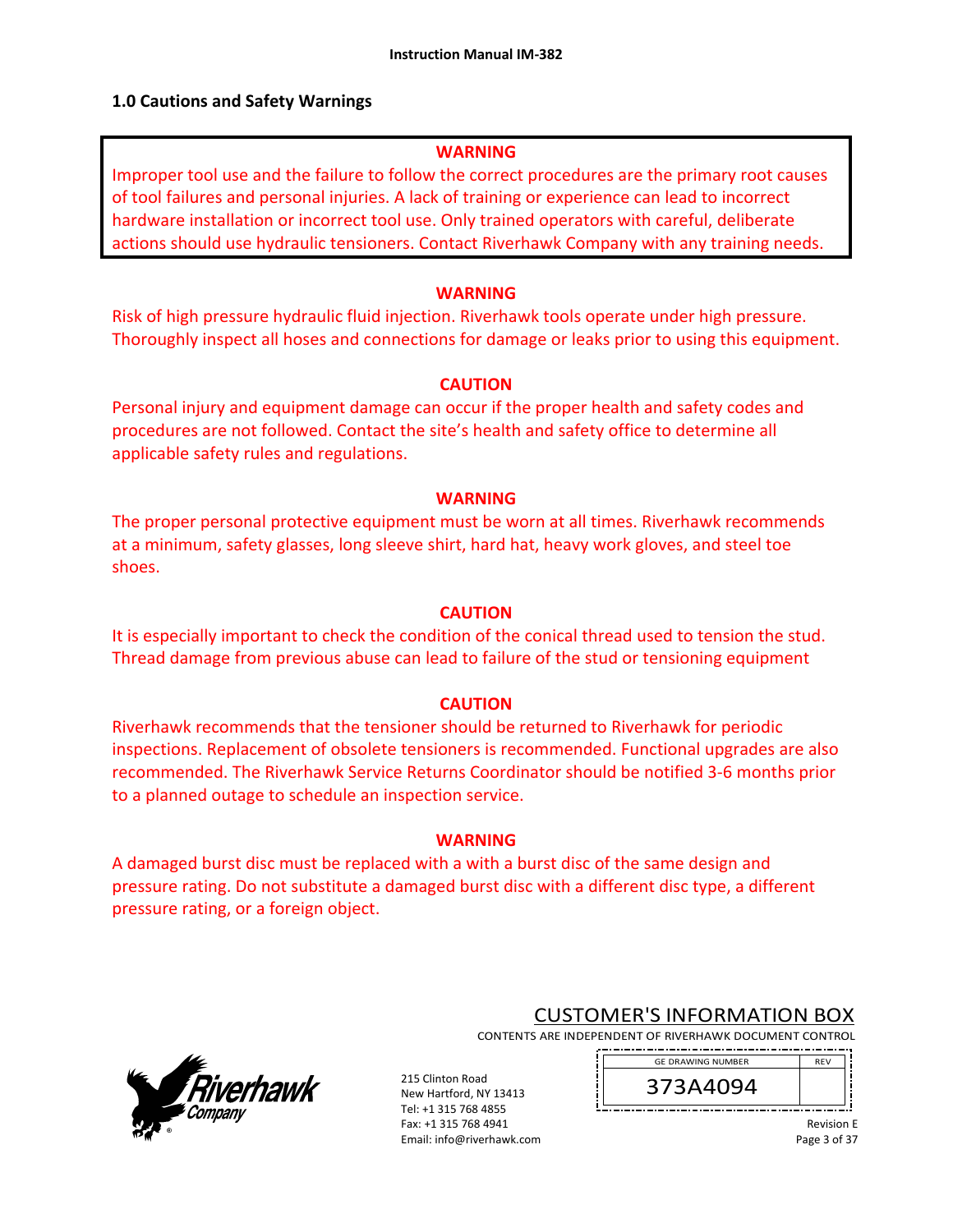## **WARNING**

To avoid failure, ensure safety, and proper operation, the tensioner assembly must be installed on a stud in the flange before pressurizing the tensioner. Do not use the tensioner at any pressure unless the tool is installed on a stud in a flange.

# **CAUTION**

Do not over extend the tensioner. Over extension may cause the piston to lose its seal and leak oil.

# **CAUTION**

Personal injury and equipment damage can occur if the puller screw is not securely engaged with the tapered threads of the stud. Proper engagement is achieved when the puller screw is tight in the stud and the tensioner assembly is free to turn.

# **WARNING**

The safety interlock guard must be in place at all times. When the tensioner is pressurized hands must be kept out of designated areas to avoid any potential for personal injury.

# **CAUTION**

Before threading the puller screw into the stud, carefully check the cleanliness of both the stud's and the puller screw's conical threads. Apply a light coat of clean turbine oil or a spray lubricant to the puller screw. This procedure will ease assembly and assure positive mating of the threads before tightening. Do not use "Never Seize" on the conical threads.

### **CAUTION**

Do not tighten the nut while the tool is coming up to pressure; wait until pressure is achieved before attempting to tighten the nut with the spanner ring. If the tool is not properly installed, the tool could jump off the stud while coming up to pressure.

# **CAUTION**

Do not exceed the maximum pressure marked on the tensioner. Excessive pressure can damage the stud and puller screw.

# **WARNING**

FIRE HAZARD: DO NOT heat when puller assembly is in place. Personal injury or equipment damage may occur. Use of an Oxy‐Acetylene torch is not recommended



# CUSTOMER'S INFORMATION BOX

CONTENTS ARE INDEPENDENT OF RIVERHAWK DOCUMENT CONTROL 

215 Clinton Road New Hartford, NY 13413 Tel: +1 315 768 4855 Fax: +1 315 768 4941 Email: info@riverhawk.com 373A4094 GE DRAWING NUMBER

> Revision E Page 4 of 37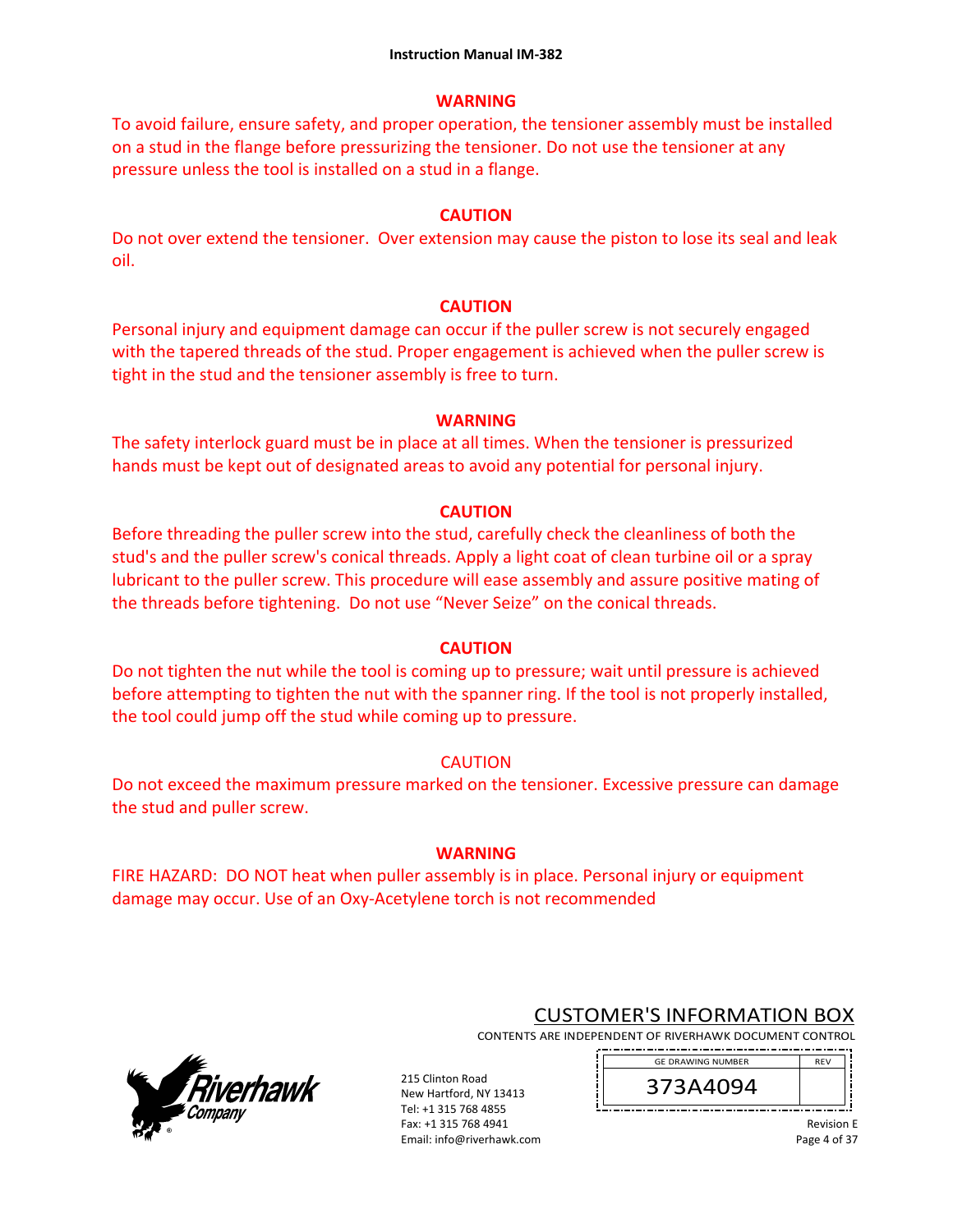# **2.0 Scope**

This document describes the procedure to be used to install the stud and nut sets supplied by the Riverhawk Company in the flanges at the Load Coupling/Generator and Steam Turbine/Generator.

The various frame configurations covered in this manual are listed in Sections 2.1 through 2.3 with differences as related to connective hardware defined. Listed also are the pertinent hardware drawings (HF-xxxx). These drawings as well as tooling drawings (HT-xxxx) form part of this manual.

# **2.1 Frame 9FA Gas Turbine to 324 Generator**

| GE Part Number | Riverhawk P/N | <b>GE VENDOC P/N</b> |
|----------------|---------------|----------------------|
| 358A7202P040   | HF-0772       | GE 359B2517          |

The hydraulic tooling used for installation and removal is Riverhawk HT‐7046.

These hardware drawings depict the complete stud and nut package for the Gas Turbine to Load Coupling (2‐3/4" size, Qty 18) and Load Coupling to Generator (2‐3/4" size, Qty 16).

| GE Part Number | Riverhawk P/N | GE VENDOC P/N |
|----------------|---------------|---------------|
| 358A7202P044   | HF-2578       | GE 359B2545   |

The hydraulic tooling used for installation and removal is Riverhawk HT‐7047.

These hardware drawings depict the complete stud and nut package for the Gas Turbine to Load Coupling (2‐3/4" size, Qty 18) and Load Coupling to Generator (2‐3/4" size, Qty 16).

# **2.2 Frame 9FA Gas Turbine to Load Coupling**

| GE Part Number | Riverhawk P/N | <b>GE VENDOC P/N</b> |
|----------------|---------------|----------------------|
| 358A7202P041   | HF-0962       | GE 359B2509          |
| 358A7202P047   | HF-0962       | GE 359B2509          |

The hydraulic tooling used for installation and removal is Riverhawk HT‐7046.

These hardware drawings depict the complete stud and nut package for the Gas Turbine to Load Coupling (2‐3/4" size, Qty 18).



CUSTOMER'S INFORMATION BOX

CONTENTS ARE INDEPENDENT OF RIVERHAWK DOCUMENT CONTROL 

215 Clinton Road New Hartford, NY 13413 Tel: +1 315 768 4855 Fax: +1 315 768 4941 Email: info@riverhawk.com



Revision E Page 5 of 37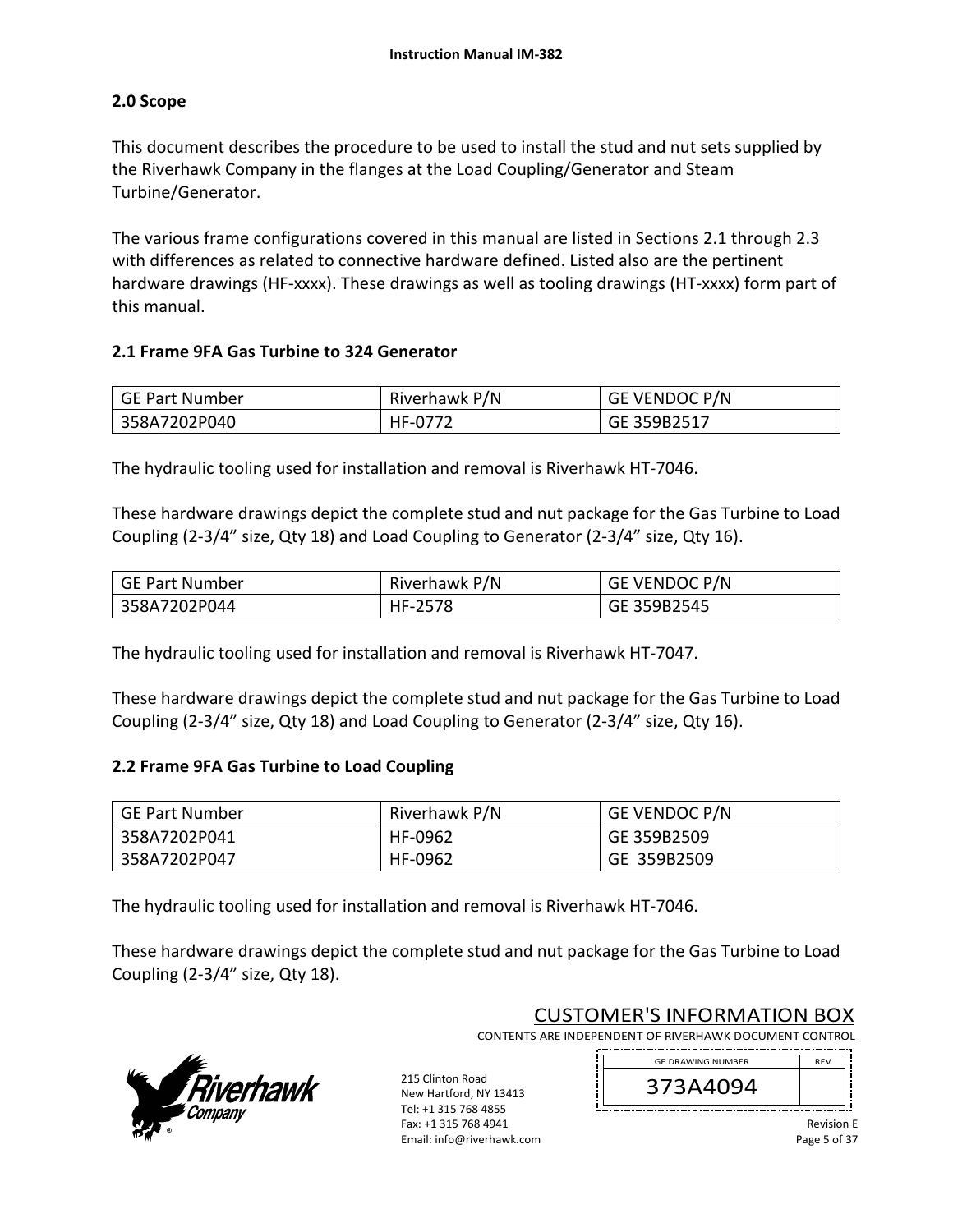| GE Part Number | Riverhawk P/N | <b>GE VENDOC P/N</b> |
|----------------|---------------|----------------------|
| 358A7202P037   | HF-0962       | GE 359B2509          |
| 358A7202P045   | HF-2580       | GE 359B2547          |

The hydraulic tooling used for installation and removal is Riverhawk HT‐7047.

These hardware drawings depict the complete stud and nut package for the Gas Turbine to Load Coupling (2‐3/4" size, Qty 18).

# **2.3 Load Coupling or Steam Turbine to 324 Generator**

| <b>GE Part Number</b> | Riverhawk P/N | <b>GE VENDOC P/N</b> |
|-----------------------|---------------|----------------------|
| 358A7202G0001         | HF-0802       | GE 359B2519          |
| 358A7202P0019         | HF-0802       | GE 359B2519          |
| 112T8262G0001         | HF-0802       | GE 359B2519          |
| 808L5279G0001         | HF-0802       | GE 359B2519          |

The hydraulic tooling used for installation and removal is Riverhawk HT‐7046.

These hardware drawings depict the complete stud and nut package for the Load Coupling or Steam Turbine to Generator (2‐3/4" size, Qty 16).

### **2.4 Hydraulic Tooling**

| <b>GE Part Number</b> | Riverhawk P/N | GE VENDOC P/N |
|-----------------------|---------------|---------------|
| 358A7202P0043         | HT-7046       | GE 101B0670   |
|                       | AP-0532       | GE 359B2502   |
| 358A7202P046          | HT-7047       | GE 101B0671   |
|                       | AP-0532       | GE 359B2502   |
| 358A7202P048          | HT-7047       | GE 101B0671   |
|                       | AP-0532       | GE 359B2502   |

### **3.0 Quick Checklist**

The following checklist is intended as a summary of the steps needed to use the Riverhawk‐ supplied equipment. New personnel or those experienced personnel who have not used the Riverhawk equipment recently are encouraged to read the entire manual.



CUSTOMER'S INFORMATION BOX

CONTENTS ARE INDEPENDENT OF RIVERHAWK DOCUMENT CONTROL . . . . . . . . . . . . . . . . . . .

215 Clinton Road New Hartford, NY 13413 Tel: +1 315 768 4855 Fax: +1 315 768 4941 Email: info@riverhawk.com



Revision E Page 6 of 37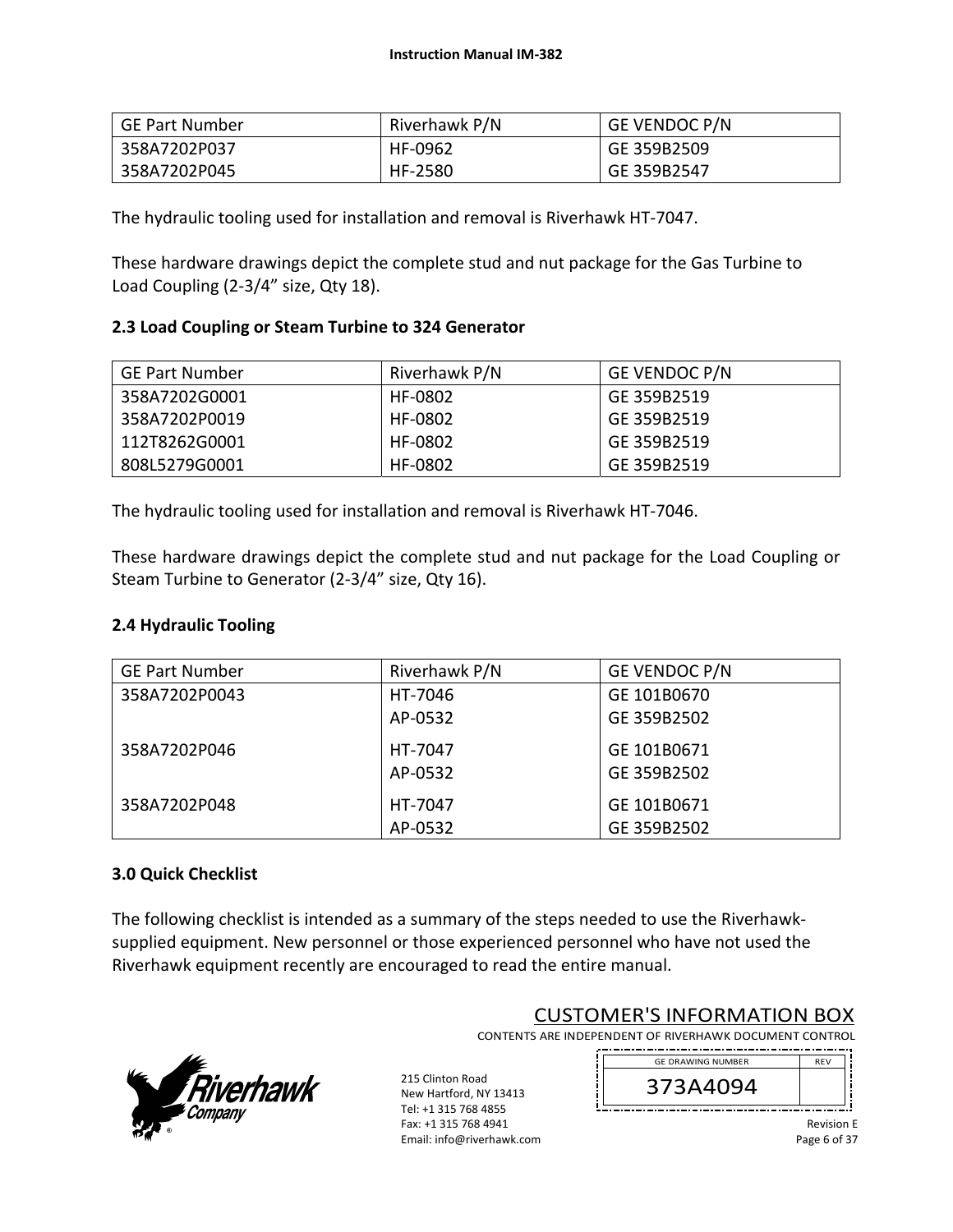# **EQUIPMENT INSPECTION**

- $\Box$  Check oil level in hydraulic pump.
- $\Box$  Check air pressure at 80psi [5.5 bar] minimum. (For air-driven pumps)
- $\Box$  Check hydraulic hose for damage.
- $\Box$  Test the pump.
- $\Box$  Inspect tensioner for any damage.

# **NUT AND STUD PREPARATION**

- $\Box$  Inspect studs and nuts for any damage.
- $\Box$  Clean the studs and nuts.
- □ Measure stud lengths. (VERY IMPORTANT)
- □ Lubricate the stud's threads with clean turbine oil or spray lubricant. Lubricate the nut's threads and nut face with clean turbine oil or spray lubricant.
- $\Box$  Install studs and nuts into the flange.
- $\Box$  Set stick-out dimension on the coupling/steam turbine side of the flange.
- $\Box$  Hand tighten nuts on the generator side of flange.
- □ Verify stick‐out measurement **(VERY IMPORTANT)**

# **TENSIONING (Bolt Installation)**

 $\Box$  Check tensioner drawing for correct parts and part numbers.



215 Clinton Road New Hartford, NY 13413 Tel: +1 315 768 4855 Fax: +1 315 768 4941 Email: info@riverhawk.com

CUSTOMER'S INFORMATION BOX

CONTENTS ARE INDEPENDENT OF RIVERHAWK DOCUMENT CONTROL ---------------



Revision E Page 7 of 37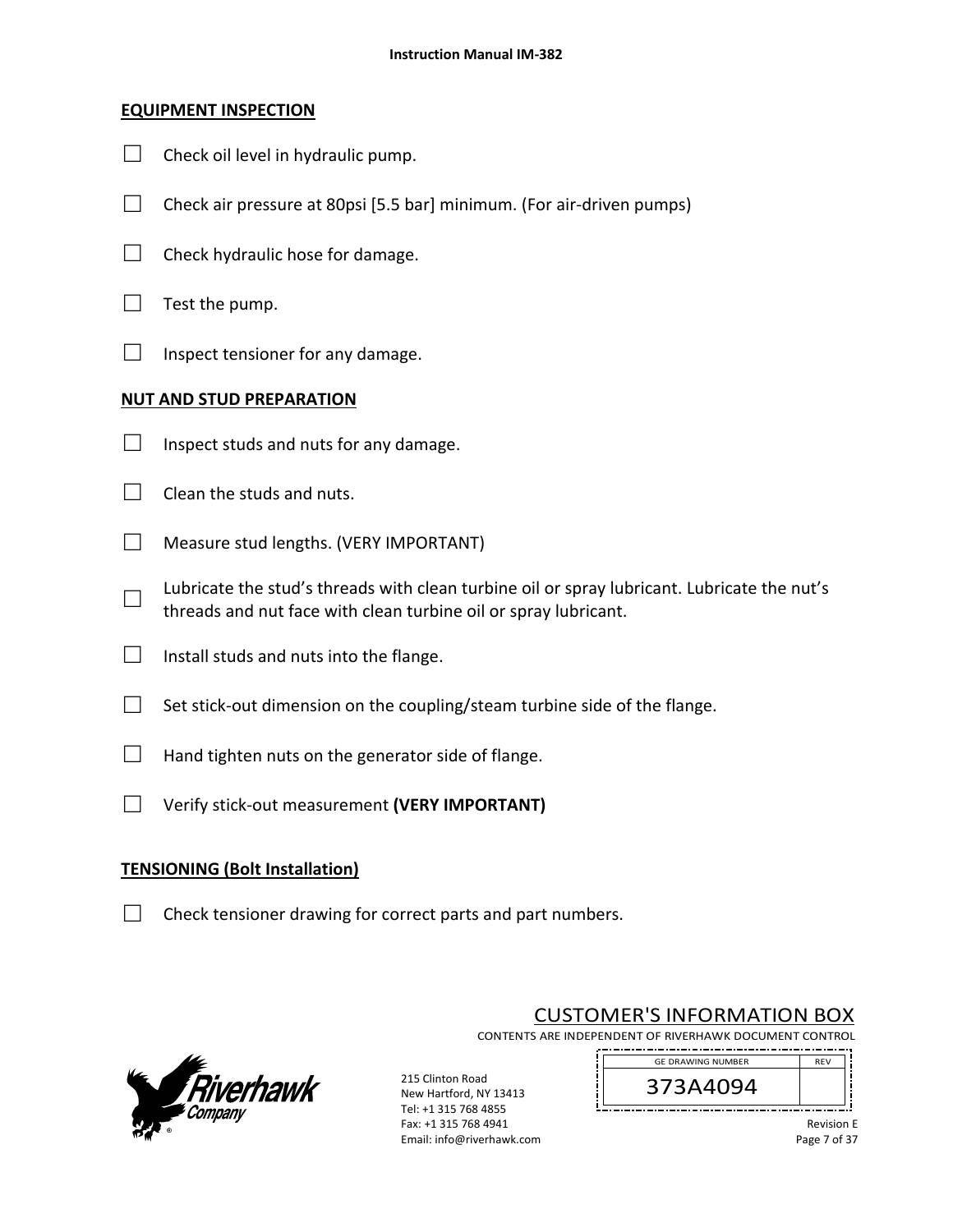- □ Apply a light coat of clean turbine oil or spray lubricant to the puller screw. **DO NOT USE "NEVER SEIZE" ON THE CONICAL THREADS.**
- □ Install the spanner ring onto the load coupling or steam turbine side's nut depending on the powertrain configuration.
- □ Install one puller screw release tape strip into stud. See IM‐336 (GE 373A4074).
- $\Box$  Install the tensioner on the stud in flange.
- $\Box$  Insert 1/2" hex Allen wrench into the back side of the stud.
- $\Box$  Tighten the puller screw. Then back off puller screw 1/2 a turn.
- □ Retighten the puller screw and leave tight. **DO NOT BACK OFF PULLER SCREW.**
- □ Place the guard over the tensioner positioning the guide pin into the backside of the stud and the tensioner handle into the locating slot in the guard.
- □ Hand-tighten the guard's clamping screw. It should press firmly against tensioner's puller screw.
- $\Box$  Push interlock knob to insert interlock screw into port on the tensioner and tighten firmly.
- $\Box$  Tension to 50%. Consult manual for correct pressure.
- $\Box$  Use the pin wrench in spanner ring to tighten nut.
- $\Box$  Release pressure, move to next stud in pattern.
- $\Box$  Repeat above steps at final pressure.
- $\Box$  Measure final stud length and record on stretch datasheets. Calculate stretch.
- $\Box$  Torque the nuts' set screws.



215 Clinton Road New Hartford, NY 13413 Tel: +1 315 768 4855 Fax: +1 315 768 4941 Email: info@riverhawk.com

CUSTOMER'S INFORMATION BOX

CONTENTS ARE INDEPENDENT OF RIVERHAWK DOCUMENT CONTROL 



Revision E Page 8 of 37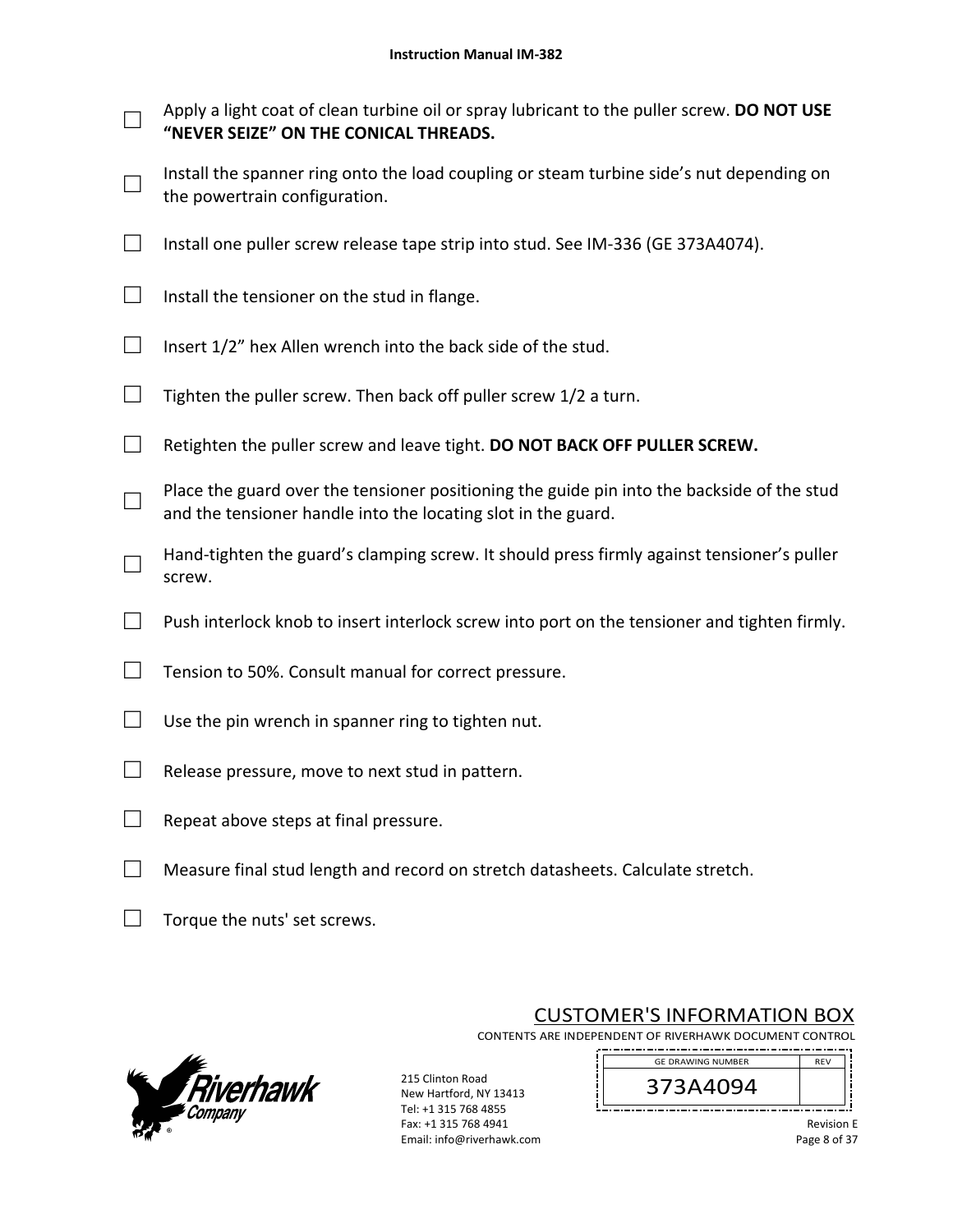#### **DETENSIONING (Stud Removal)**

□ Loosen nuts' set screws

□ from the threads! See instruction manual IM-220 (GE 373A4025). **Do not try to use the** Inspect and clean studs' conical threads. **Do not continue until ALL debris is removed tensioner to remove a damaged stud!**  □ Apply a light coat of clean turbine oil or spray lubricant to the puller screw. **DO NOT USE "NEVER SEIZE" ON THE CONICAL THREADS.** □ Install the spanner ring onto the load coupling or steam turbine side's nut depending on the powertrain configuration.

- $\Box$  Install the tensioner on the stud in flange.
- $\Box$  Tighten the puller screw. Then back off puller screw 1/2 a turn.
- □ Retighten the puller screw and leave tight. **DO NOT BACK OFF PULLER SCREW.**
- □ Place the guard over the tensioner positioning the guide pin into the backside of the stud and the tensioner handle into the locating slot in the guard.
- □ Hand-tighten the guard's clamping screw. It should press firmly against tensioner's puller screw.
- $\Box$  Push interlock knob to insert interlock screw into port on the tensioner and tighten firmly.
- $\Box$  Apply final pressure.
- $\Box$  Loosen nut with the spanner ring and pin wrench.
- $\Box$  Move to next stud in pattern

#### **4.0 General Preparations**

Read and understand all instructions before installing and tensioning studs.



215 Clinton Road New Hartford, NY 13413 Tel: +1 315 768 4855 Fax: +1 315 768 4941 Email: info@riverhawk.com

CUSTOMER'S INFORMATION BOX

CONTENTS ARE INDEPENDENT OF RIVERHAWK DOCUMENT CONTROL 

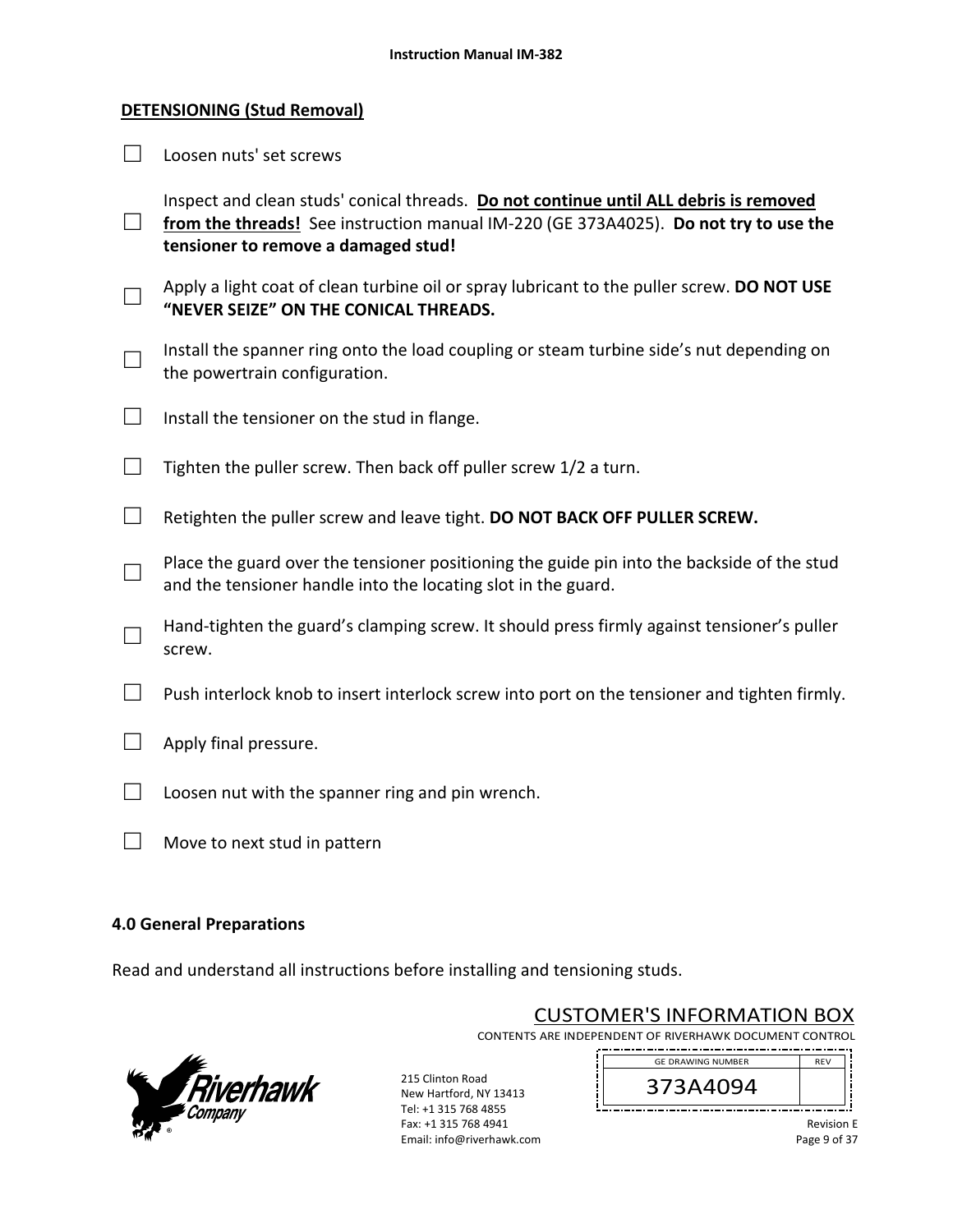Operators should be trained or have previous experience using Riverhawk tensioning equipment. Training will minimize the chance of improper use of the equipment.

The hydraulic tooling including the hydraulic hoses should be inspected prior to use. Inspection guidelines are listed in the following sub‐sections.

This equipment produces very high hydraulic pressures and very high forces. Operators must exercise caution and wear the appropriate personal protective equipment when handling and operating the hydraulic tooling.

High-pressure oil from the hydraulic pump pressurizes the tensioner which generates a very large force that actually stretches the stud. As the stud is stretched the nut lifts off the flange. The nut is then turned by hand using the supplied spanner ring. Once the nut is tight against the flange, the pressure in the tensioner is released. The hardware is now clamping the flange together.

# **4.1 Machine Preparation**

The flange to be tensioned must be fully closed prior to positioning of studs in the flanges. Turning the turbine and generator shafts is not required, but may be useful. Also, it will be advantageous to remove as many obstructions as possible from the flange area, such as speed probes, shipping plates, and conduit.

### **4.2 Hardware – Balance**

The studs are supplied in component balanced sets. A stud can be exchanged with another in its set without affected the overall balance of the equipment. Do not exchange a stud from one set with another stud from a different set. When shipped from Riverhawk, the studs are not assigned to any specific hole in the load coupling flange; this is optional and can be done at the installation site. The set size is determined by the relevant GE order drawing (see section 2.0).

The nuts are supplied in component balanced sets. A nut can be exchanged with another in its set without affecting the overall balance of the equipment. Do not exchange a nut from one set with another nut from a different set. When shipped from Riverhawk, the nuts are not assigned to any specific hole in the load coupling flange; this is optional and can be done at the installation site. The set size is determined by the relevant GE order drawing (see section 2.0).

A weight balance certification is supplied with each order. Store this certification in an appropriate location as it will be needed for the purchase of replacement equipment.



# CUSTOMER'S INFORMATION BOX

CONTENTS ARE INDEPENDENT OF RIVERHAWK DOCUMENT CONTROL 

215 Clinton Road New Hartford, NY 13413 Tel: +1 315 768 4855 Fax: +1 315 768 4941 Email: info@riverhawk.com 373A4094 GE DRAWING NUMBER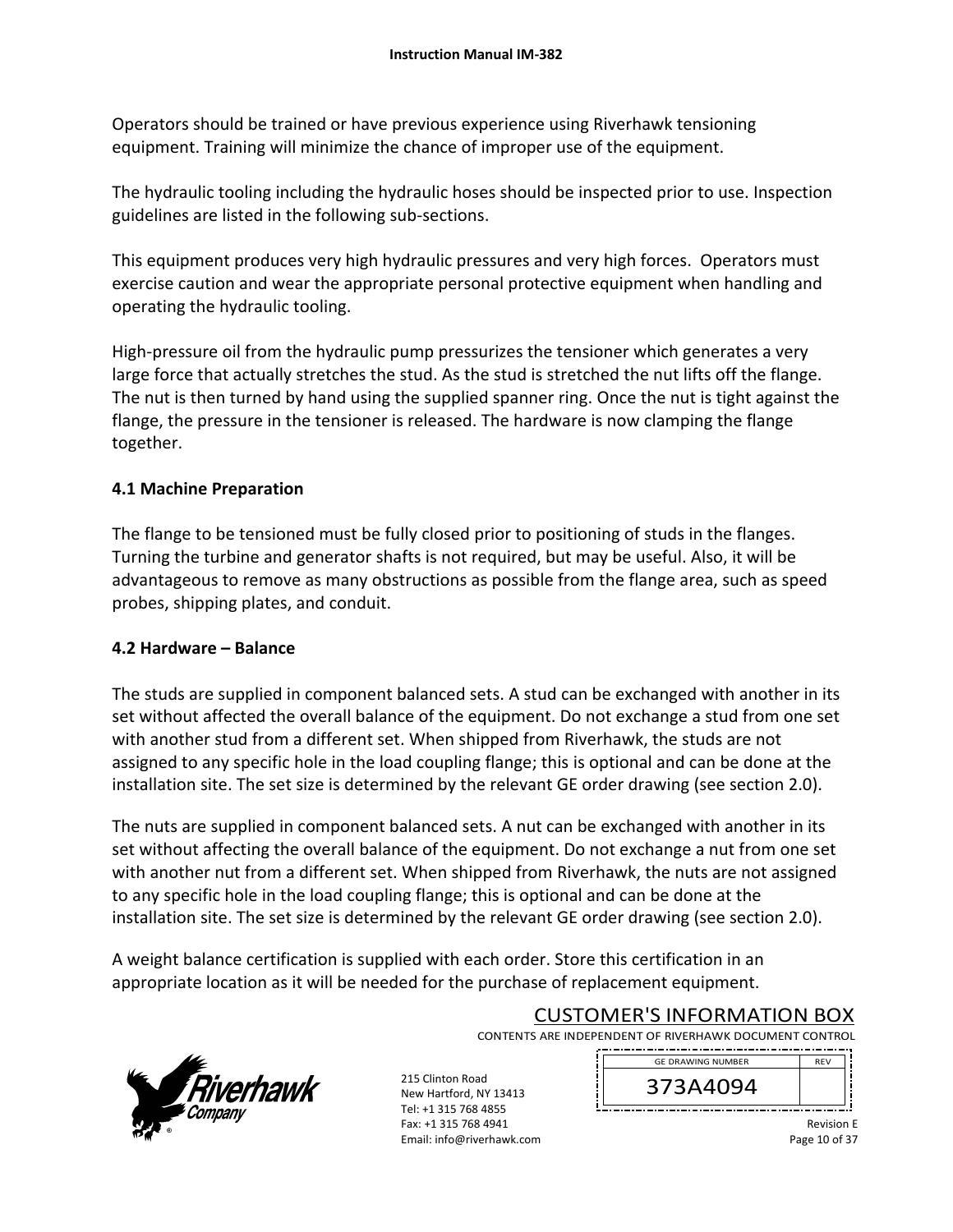# **4.3 Tensioner – Care and Handling**

When not in use, the tensioner shall be maintained in a clean environment and all caps and plugs for hydraulic openings and fittings must be in place.

Use ISO 32 grade oil.

When in use, the tensioner shall be protected from sand and grit.

See section 12 for long term storage requirements.

# **4.4 Hand Tools**

Several hand wrenches and micrometers will be required to perform installation and measurement of the studs:

5/8" Wrench 3' to 4' Breaker Bar 1/2" Drive Ratchet A set of Allen Wrenches 12" to 13" Micrometer

# **4.5 Special Tools**

Hydraulic Tensioner Kits: 
HT-7046 Hydraulic Tensioner, 2-3/4" (reference GE VENDOC 101B0670)

> HT‐7047 Hydraulic Tensioner, 2‐3/4" (reference GE VENDOC 101B0671)

Hydraulic Pump Kit: AP-0532 Air-Operated Hydraulic Pump (recommended) (reference GE VENDOC 359B2502)

> MP‐0130 Manual Hand‐Operated Hydraulic Pump (reference GE VENDOC 359B2506)



# CUSTOMER'S INFORMATION BOX

CONTENTS ARE INDEPENDENT OF RIVERHAWK DOCUMENT CONTROL ---------------

215 Clinton Road New Hartford, NY 13413 Tel: +1 315 768 4855 Fax: +1 315 768 4941 Email: info@riverhawk.com 373A4094 GE DRAWING NUMBER

> Revision E Page 11 of 37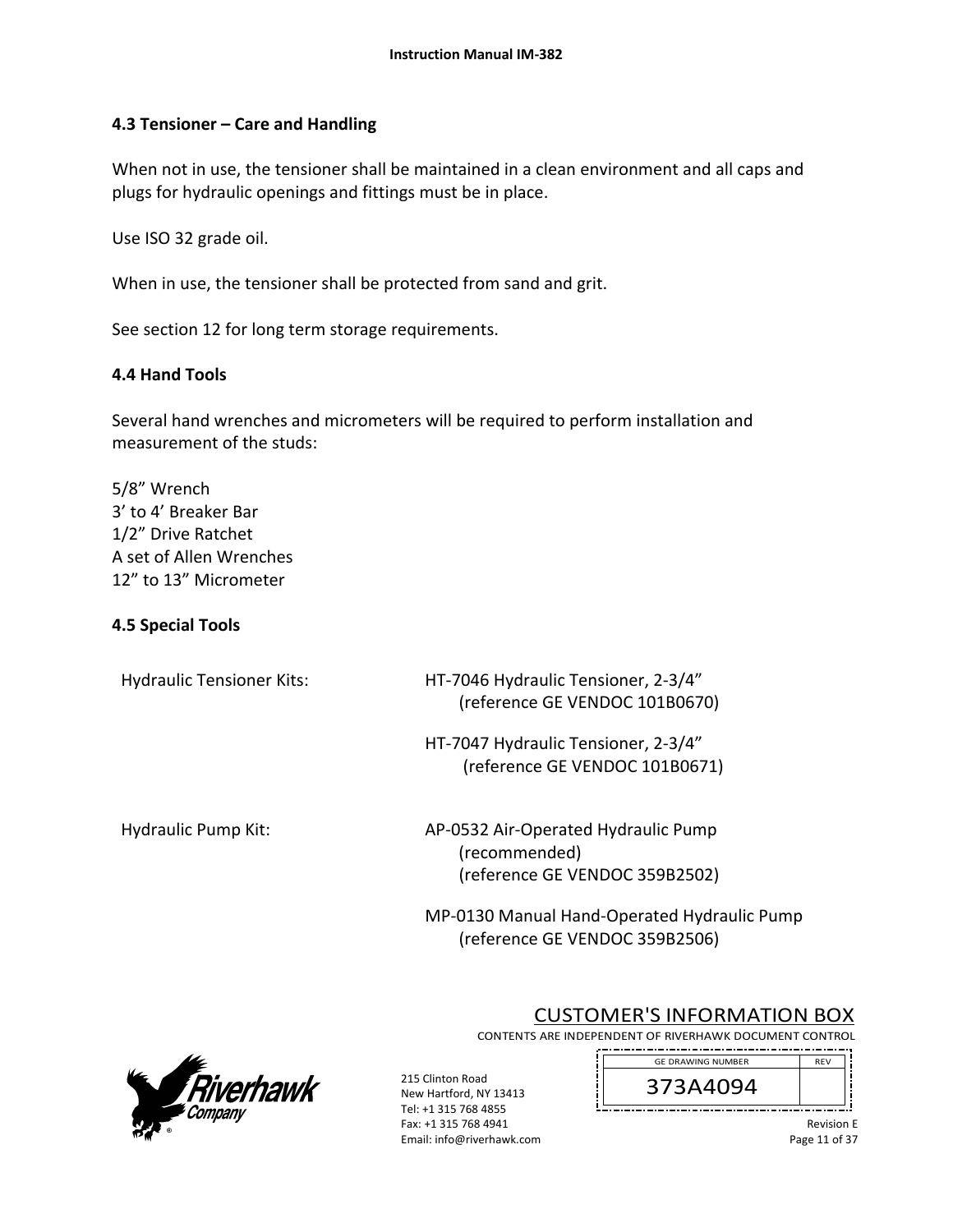# **CAUTION**

**Riverhawk recommends that the tensioners be returned to Riverhawk for periodic inspections. Replacement of obsolete tensioners is recommended. Functional upgrades are also recommended. The Riverhawk Service Returns Coordinator should be notified 3‐6 months prior to a planned outage to schedule an inspection service.** 

# **5.0 Hardware Set Preparations**

# **5.1 Nut Preparation**



**Picture 5A ‐** Riverhawk Locknut

If there is any visible damage on a nut, do not use the nut and contact the Riverhawk Company for a replacement nut. Please be prepared to supply the turbine number, weight certification, and digital photographs for evaluation.

# **5.1.1 Nut Cleaning ‐ New Installations**

For new installations, the nuts should come sealed from the factory and will need no cleaning.

# **5.1.2 Nut Cleaning ‐ Old Installations**

Previously installed nuts require cleaning as follows: Wire brush using a petroleum‐based solvent to remove any foreign material on the external surfaces and threads.



# CUSTOMER'S INFORMATION BOX

CONTENTS ARE INDEPENDENT OF RIVERHAWK DOCUMENT CONTROL 

215 Clinton Road New Hartford, NY 13413 Tel: +1 315 768 4855 Fax: +1 315 768 4941 Email: info@riverhawk.com 373A4094 GE DRAWING NUMBER

> Revision E Page 12 of 37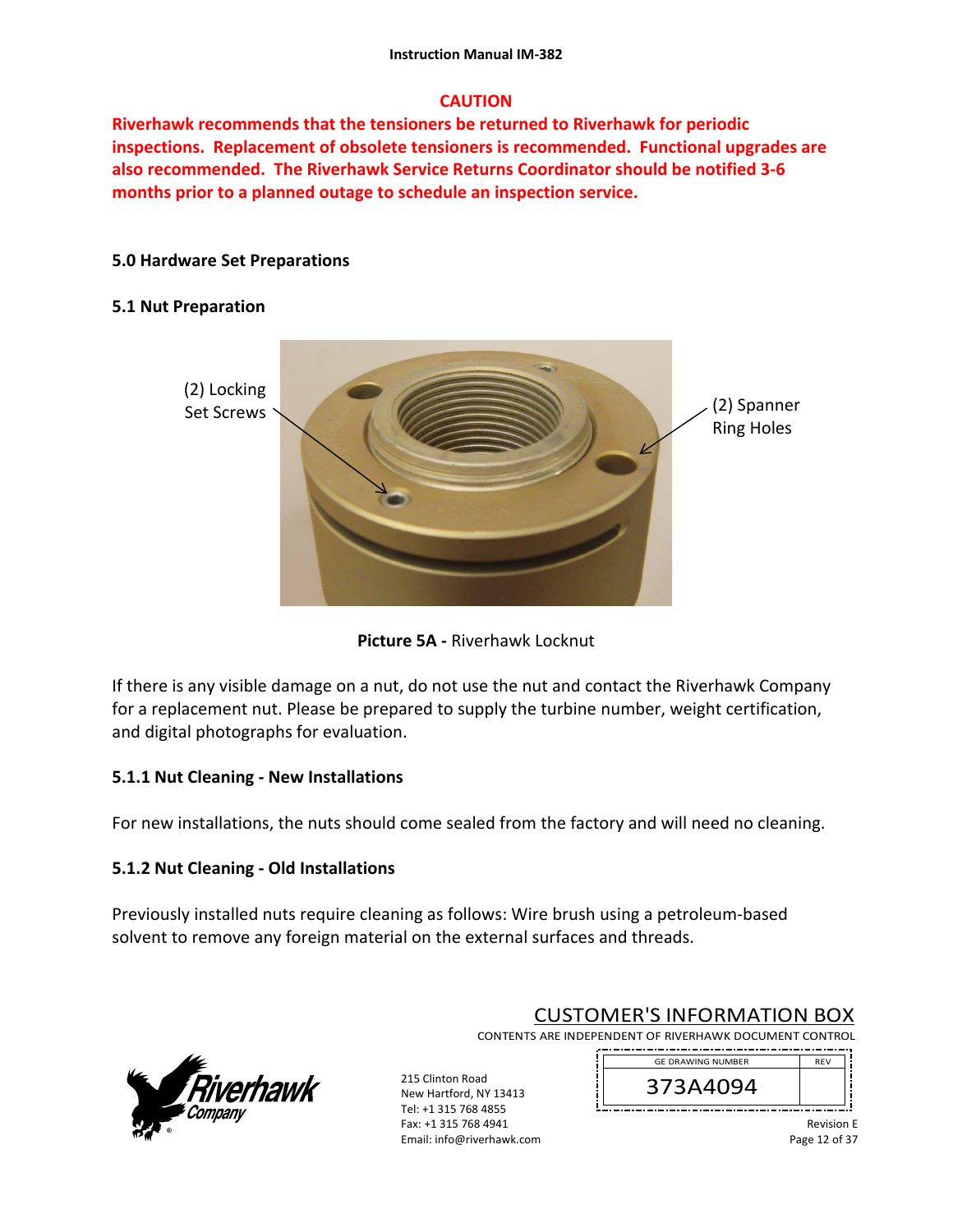# **5.2 Stud Preparation**

Check the stud for any visible damage. If there is any visible damage, do not use the stud and contact the Riverhawk Company for a replacement stud. Please be prepared to supply the turbine number, weight certification, and digital photographs for evaluation.

### **CAUTION**

**It is especially important to check the condition of the conical thread used to tension the stud. Thread damage from previous abuse can lead to failure of the stud or tensioning equipment.**

The conical threads of each stud must be clean of grit and dirt before installation or removal. This ensures the proper seating of the puller screw.

# **5.2.1 Stud Cleaning ‐ New Installations**

For new installations, the studs should come sealed from the factory and will need no cleaning.

# **5.2.2 Stud Cleaning ‐ Old Installations**

Previously installed studs may require cleaning using Riverhawk Stud Cleaning Kit GT‐4253 (GE 373A4026). Clean internal conical threads should have a bright and shiny appearance.

Follow instruction manual IM‐220 (GE 373A4025) for the cleaning procedure for the conical threads on Riverhawk studs. The latest revision may be obtained by contacting Riverhawk Company or thru www.riverhawk.com.



**Picture 5B ‐** Brass Power Brush

### **5.3 Stud Length Measurement**

Measure and record the initial lengths of the studs. The following suggestions will improve your results.

- **Plan to start and finish any flange in the same day.**
- **•** Studs and flange must be at the same temperature.



215 Clinton Road New Hartford, NY 13413 Tel: +1 315 768 4855 Fax: +1 315 768 4941 Email: info@riverhawk.com

CUSTOMER'S INFORMATION BOX

CONTENTS ARE INDEPENDENT OF RIVERHAWK DOCUMENT CONTROL REV



Revision E Page 13 of 37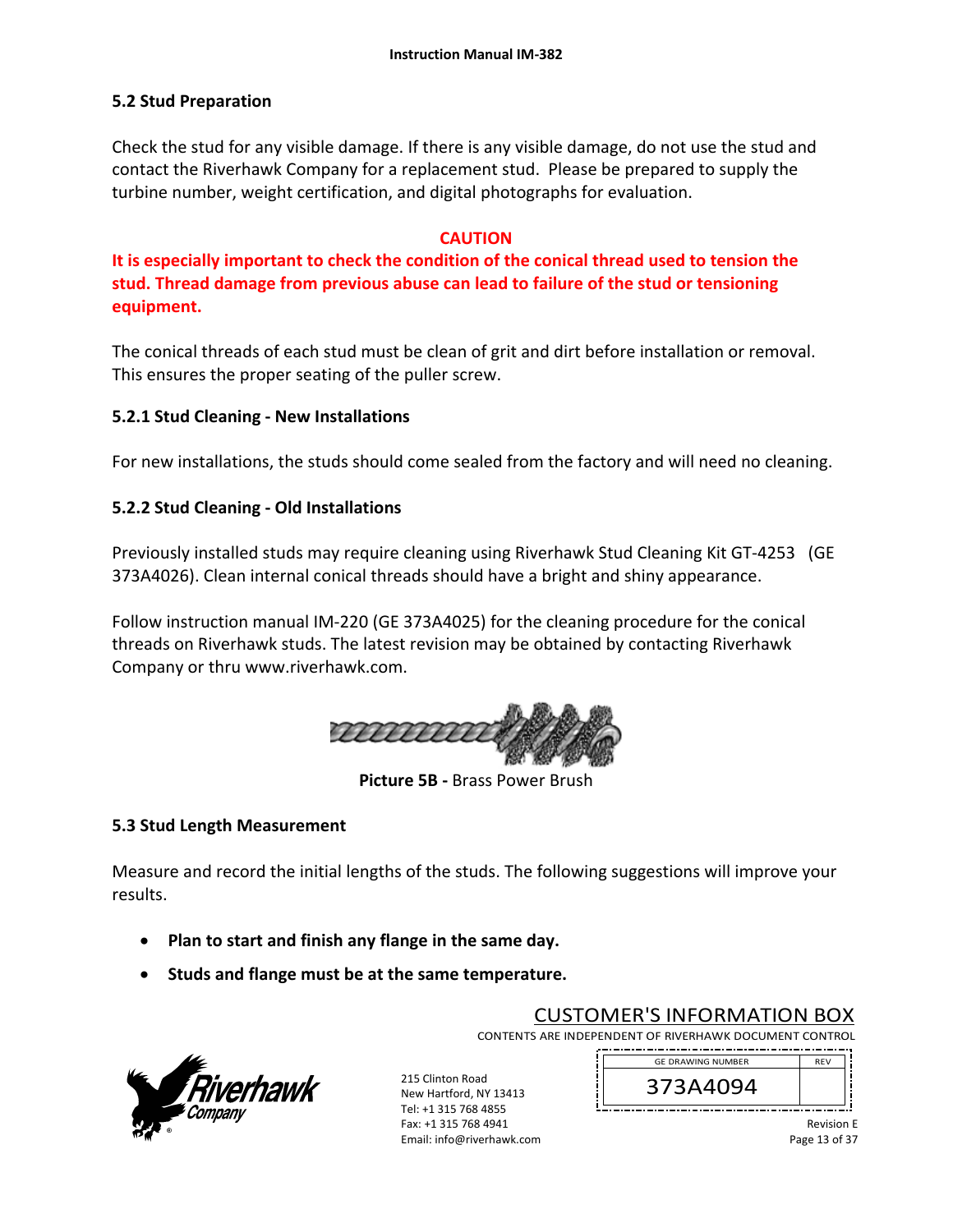- **Number each stud with a marker for later stretch measurement tracking.**
- **Mark the location of measurement on stud end with a permanent marker.**
- **Measure each stud to nearest 0.001 inch (.01 mm).**
- **Record each measurement on the supplied record sheets.**
- **Do not allow the measuring instruments to sit in the sun.**
- **The same person should make all measurements.**

### **6.0 Stud and Nut Assembly**

Refer to the hardware assembly drawing (HF-xxxx) listed in Section 2.0 of this manual.

- 1. Assemble the cylindrical nut to the internal, conical thread end of the stud.
- 2. Slide the stud and cylindrical nut assembly into the flange as shown in Figures 6A and 6B.







#### CUSTOMER'S INFORMATION BOX CONTENTS ARE INDEPENDENT OF RIVERHAWK DOCUMENT CONTROL --------------



215 Clinton Road New Hartford, NY 13413 Tel: +1 315 768 4855 Fax: +1 315 768 4941 Email: info@riverhawk.com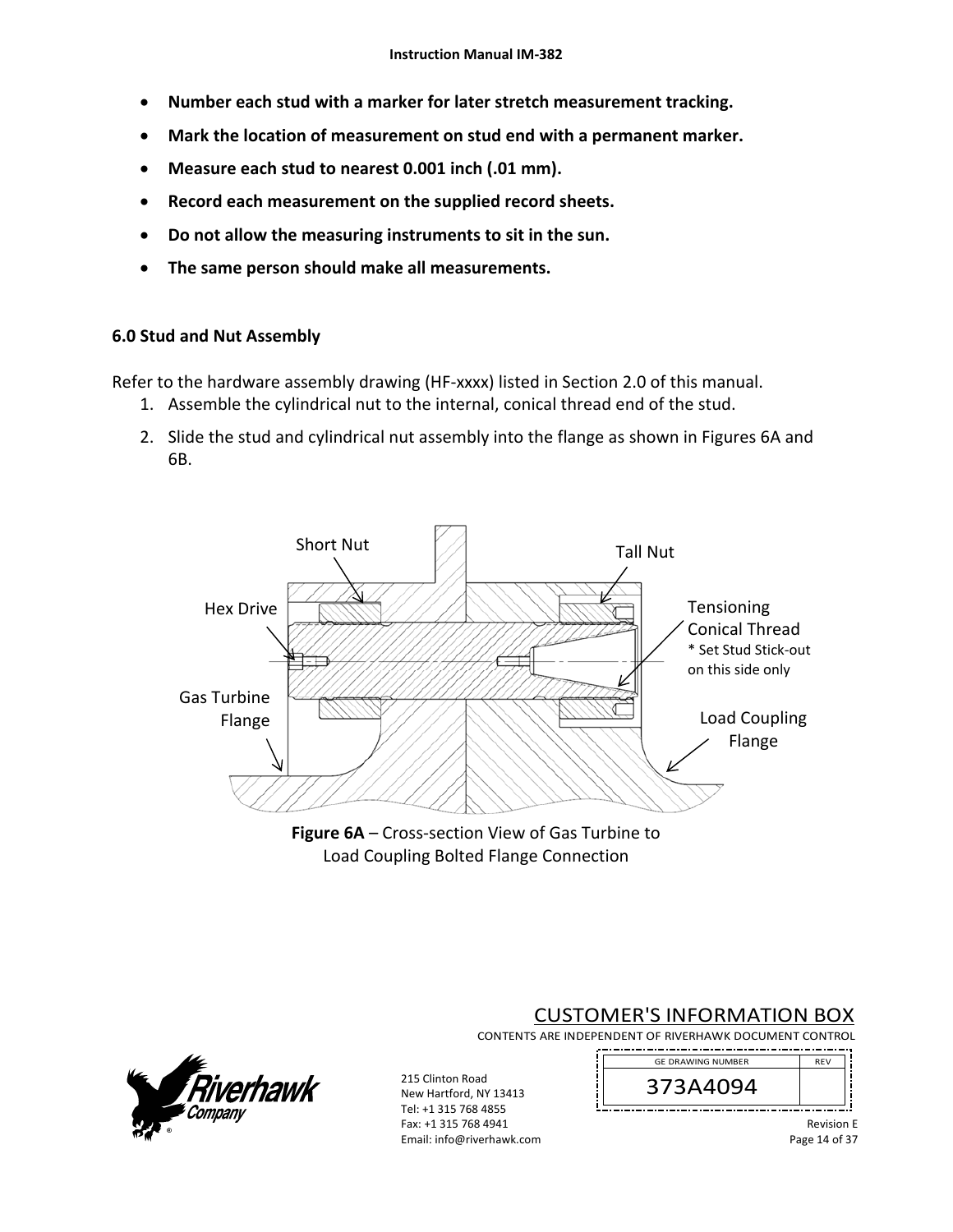

**Figure 6B** – Cross‐section View of Load Coupling or Steam Turbine to Generator Bolted Flange Connection

- 3. Install the other nut on the backside.
- 4. Adjust the nut/stud assembly so that the stud protrudes (or sticks out) from the face of the cylindrical nut the distance specified on the hardware drawing (HF‐xxxx). **SETTING THIS PROTRUSION OF STUD FROM THE NUT IS CRITICAL FOR PROPER TENSIONER OPERATION.** A metal stick-out gage is provided with the tensioner to assist the operator in setting the protrusion dimension.



**Picture 6C** –How to use the Stick-Out Gage to position the stud correctly on the Gas Turbine/Load Coupling bolted flange. The gage is only used on the Load Coupling side of the flange. Use the side of the gage labeled "Turbine End/Coupling Side".



# CUSTOMER'S INFORMATION BOX

GE DRAWING NUMBER

CONTENTS ARE INDEPENDENT OF RIVERHAWK DOCUMENT CONTROL . <u>. . . . . . . . . . . . . . .</u>

215 Clinton Road New Hartford, NY 13413 Tel: +1 315 768 4855 Fax: +1 315 768 4941 Email: info@riverhawk.com

373A4094

Revision E Page 15 of 37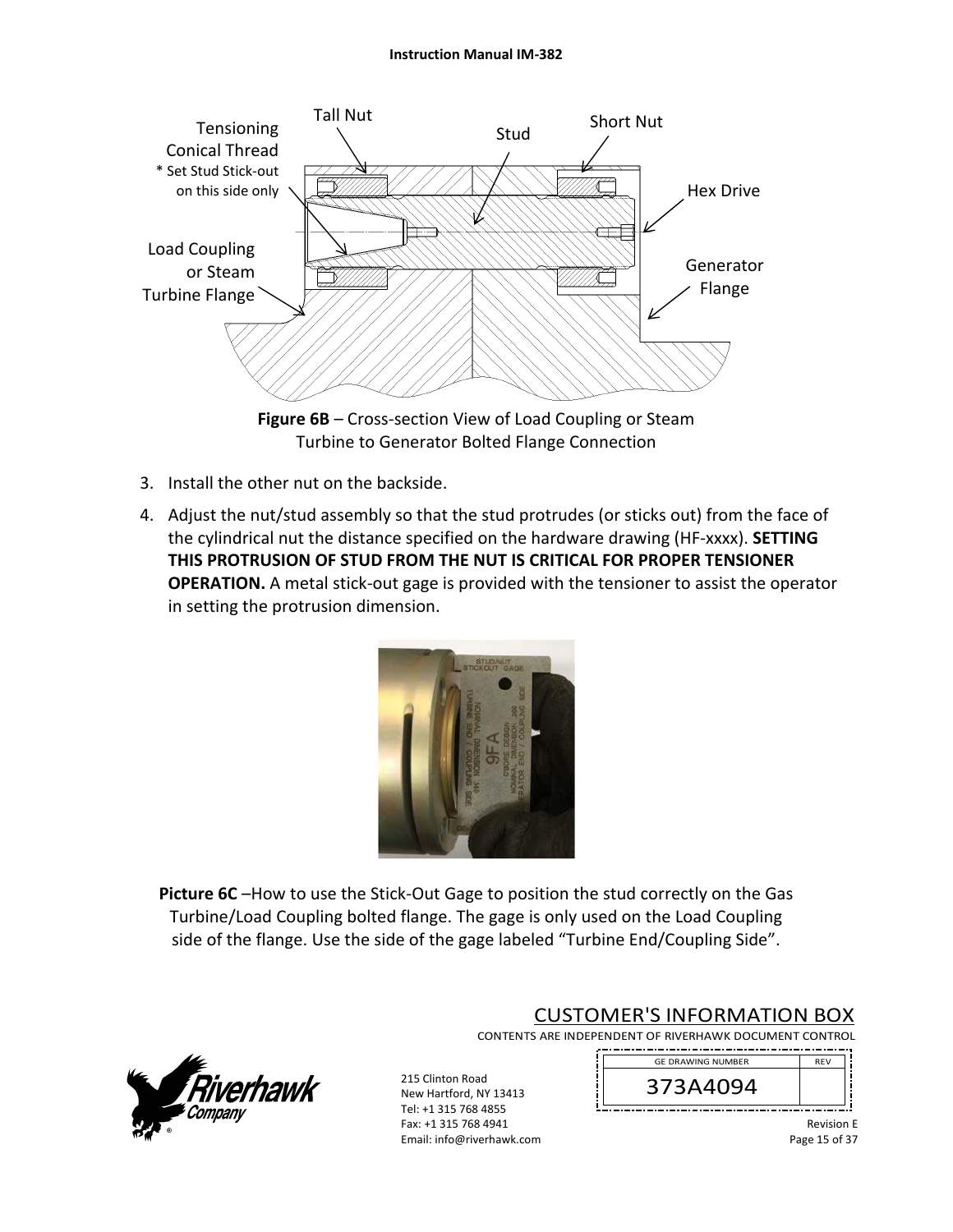

**Picture 6D** –How to use the Stick-Out Gage to position the stud correctly on the Load Coupling/Generator bolted flange or the Steam Turbine/Generator bolted flange. The gage is only used on the Load Coupling or Steam Turbine side of the flange. Use the side of the gage labeled "Generator End/Coupling Side".

- 5. Hand tighten the assembly to a snug fit.
- 6. Recheck the stud stick‐out length. If the stick‐out length does not match the hardware drawing, adjust the nuts as necessary.

### **7.0 Hydraulic Tensioner Equipment Assembly**

- **7.1 Hydraulic Equipment Inspection**
- **7.1.1 Hydraulic Tensioner Inspection**

### **CAUTION**

**Riverhawk recommends that the tensioner be returned to Riverhawk for periodic inspections. Replacement of obsolete tensioners is recommended. Functional upgrades are also recommended. The Riverhawk Service Returns Coordinator should be notified 3‐6 months prior to a planned outage to schedule an inspection service.** 

### **WARNING**

**To avoid failure, ensure safety, and proper operation, the tensioner assembly must be installed on a stud in the flange before pressurizing the tensioner. Do not use the tensioner at any pressure unless the tool is installed on a stud in a flange.** 

Check puller screw usage life with Riverhawk service bulletin SB‐08001.



CUSTOMER'S INFORMATION BOX

CONTENTS ARE INDEPENDENT OF RIVERHAWK DOCUMENT CONTROL 

215 Clinton Road New Hartford, NY 13413 Tel: +1 315 768 4855 Fax: +1 315 768 4941 Email: info@riverhawk.com 373A4094 GE DRAWING NUMBER

> Revision E Page 16 of 37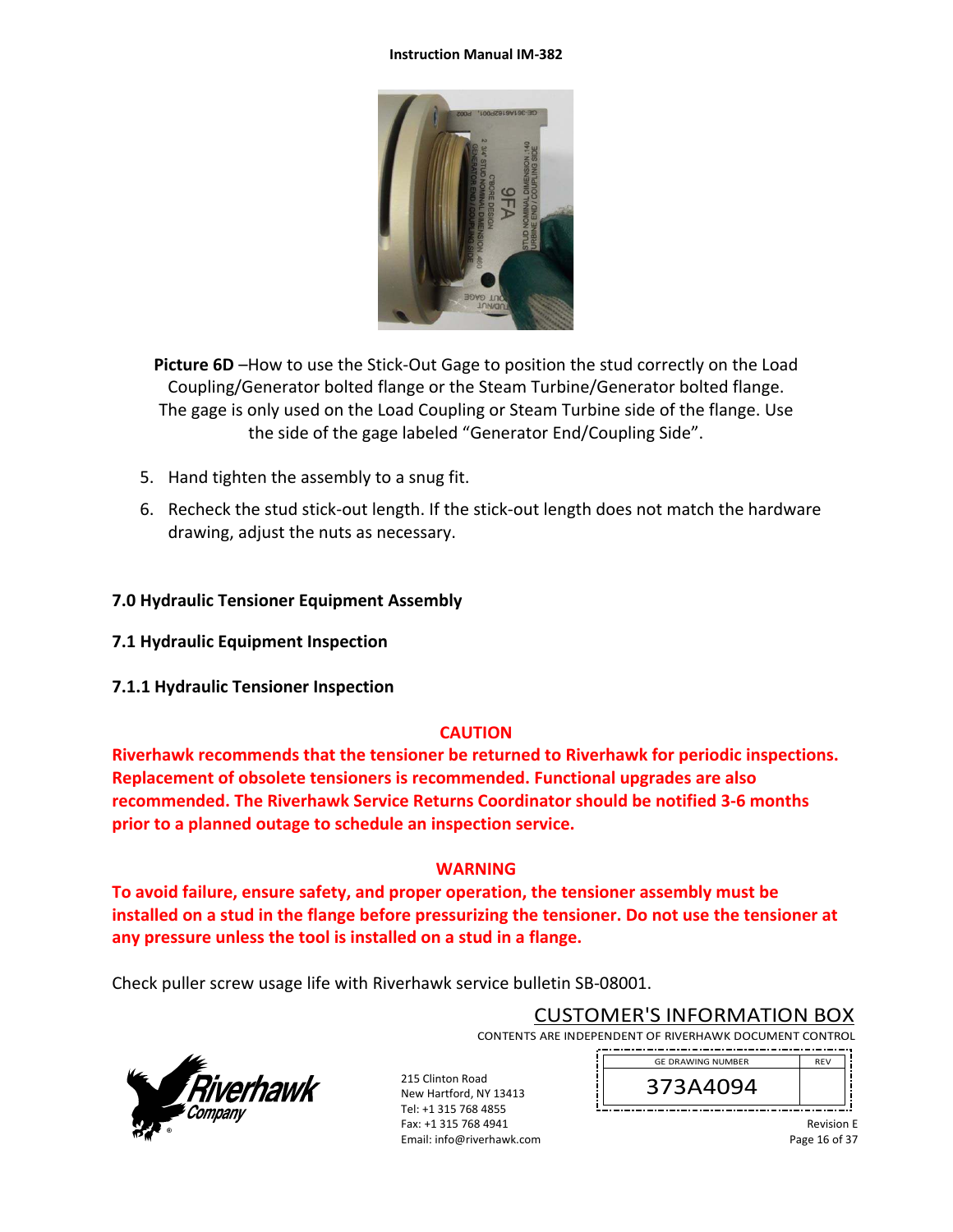Clean puller screw and check for any debris and dents.

Puller screw should be free to rotate and move back and forth.

Seam between cylinders closed tightly.

Inspect the tensioner guard for any signs of damage including cracked welds. Any guards modified in the field should be replaced. Bent guards should be replaced.

Inspect the outside of the tensioner for discoloration patterns that may indicate submersion and internal damage.

Perform an inventory of the loose equipment supplied with the tensioner. An inventory list is provided on the tensioner's technical drawing (for example Riverhawk HT‐xxxx). Replacement parts are available from Riverhawk.

# **7.1.2 Hydraulic Pump Kit Inspection**

Refer to the Hydraulic Pump Kit Instruction Manual, IM‐293 (GE VENDOC 373A4058). The latest revision may be obtained by contacting Riverhawk Company or thru www.riverhawk.com.

## **8.0 Assembly of Tensioner on a Stud**

### **8.1 Handling of the Tensioner**

A strap can be placed around the cylinder lifting handle on the hydraulic connection side only to help the operator support the tensioner during installation. The lifting strap must be loose during tensioning.

### **8.2 Kit Assembly**

Refer to the hardware assembly drawing (HF-xxxx) listed in Section 2.0 of this manual and the tensioner assembly drawing (HT‐xxxx) listed in Section 4.5 of this manual to determine which side of the flange the tensioner must be located on in order to use the tensioner properly.



# CUSTOMER'S INFORMATION BOX

CONTENTS ARE INDEPENDENT OF RIVERHAWK DOCUMENT CONTROL 

215 Clinton Road New Hartford, NY 13413 Tel: +1 315 768 4855 Fax: +1 315 768 4941 Email: info@riverhawk.com 373A4094 GE DRAWING NUMBER

> Revision E Page 17 of 37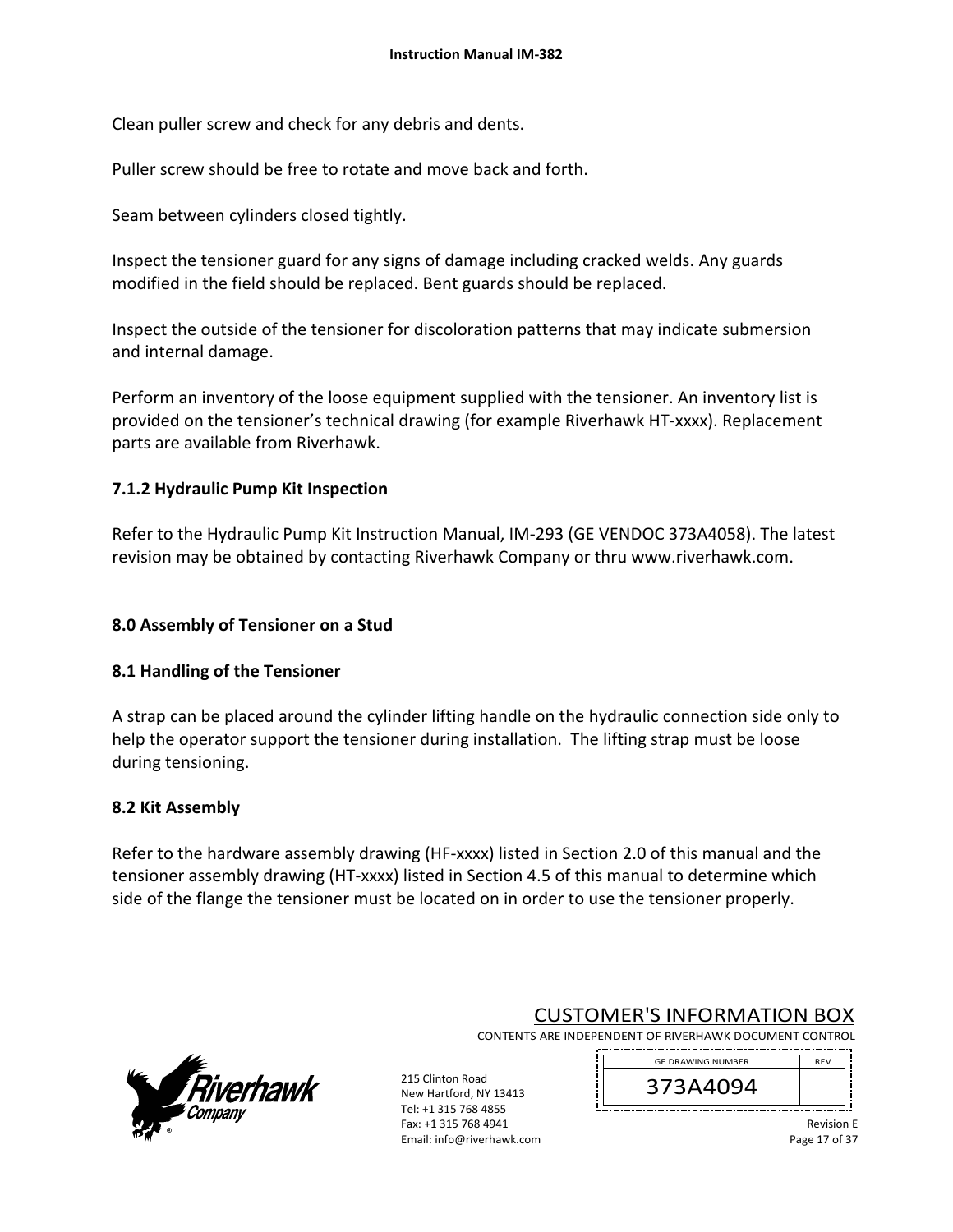

**Picture 8A –** Features of the Hydraulic Tensioner HT‐7046



**Picture 8B ‐** Features of the Hydraulic Tensioner HT‐7046



215 Clinton Road New Hartford, NY 13413 Tel: +1 315 768 4855 Fax: +1 315 768 4941 Email: info@riverhawk.com

# CUSTOMER'S INFORMATION BOX

CONTENTS ARE INDEPENDENT OF RIVERHAWK DOCUMENT CONTROL . <u>. . . . . . . . . . . . . . .</u>



Revision E Page 18 of 37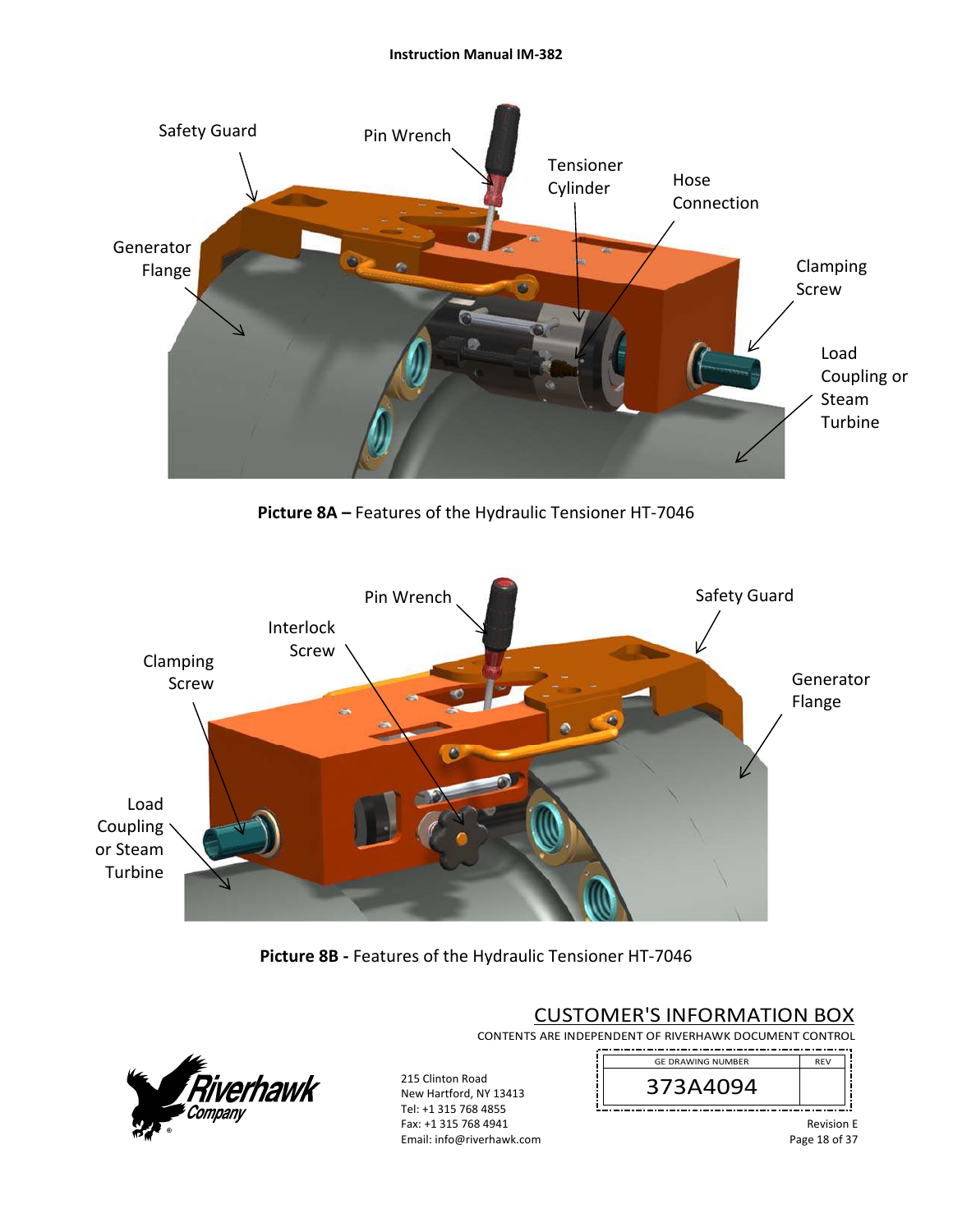

**Picture 8C** – Cutaway view of Hydraulic Tensioner HT‐7046



**Picture 8D –** Features of the Hydraulic Tensioner HT‐7047

CUSTOMER'S INFORMATION BOX

CONTENTS ARE INDEPENDENT OF RIVERHAWK DOCUMENT CONTROL . \_\_ . \_ . \_ . \_ . \_ . \_ . \_



215 Clinton Road New Hartford, NY 13413 Tel: +1 315 768 4855 Fax: +1 315 768 4941 Email: info@riverhawk.com



Revision E Page 19 of 37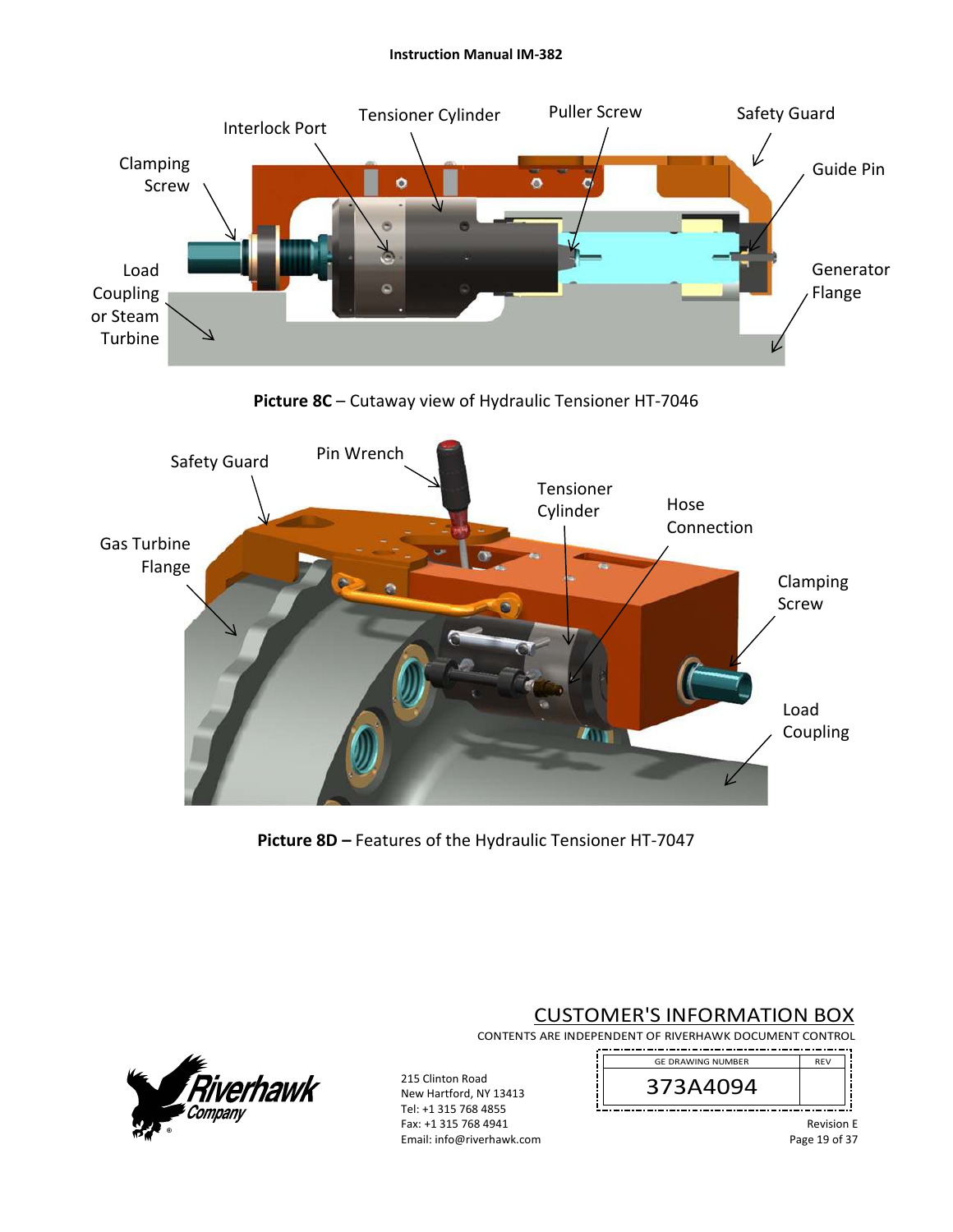

**Picture 8E –** Features of the Hydraulic Tensioner HT‐7047



**Picture 8F –** Cutaway view of Hydraulic Tensioner HT‐7047

**Note**: Before threading the puller screw into the stud, carefully check the cleanliness of both the stud's and the puller screw's conical threads. Apply a light coat of clean turbine oil or a spray lubricant to the puller screw. Do not use "Never Seize" on the conical threads. This procedure will ease assembly and assure positive mating of the threads before tightening.



# CUSTOMER'S INFORMATION BOX

CONTENTS ARE INDEPENDENT OF RIVERHAWK DOCUMENT CONTROL 

215 Clinton Road New Hartford, NY 13413 Tel: +1 315 768 4855 Fax: +1 315 768 4941 Email: info@riverhawk.com

REV 373A4094 GE DRAWING NUMBER

> Revision E Page 20 of 37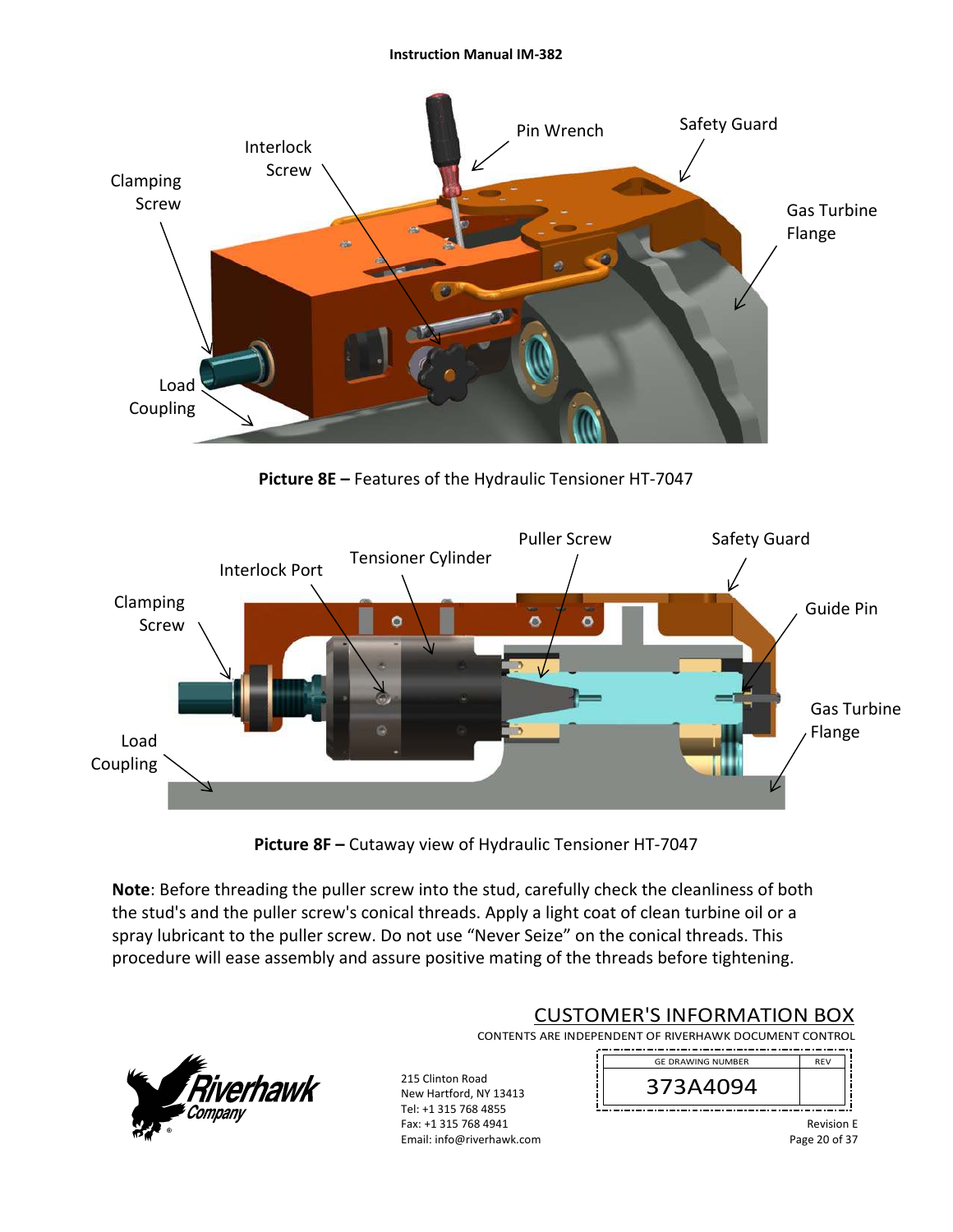Assembly sequence is as follows:

- 1. Open the hydraulic return valve on the pump to allow hydraulic fluid to be pushed back from the puller tool into the pump reservoir. (This is automatic on the air‐operated hydraulic pump)
- 2. Depending on the powertrain configuration, place the spanner ring on the nut on either the load coupling side or the steam turbine side of the flange; aligning the pins in the spanner ring with the holes on the nut.
- 3. Apply a light coat of clean turbine oil or a spray lubricant to the puller screw. Do not use "Never Seize" on the conical threads.
- 4. Install one puller screw release tape strip into end of stud. See IM‐336 (GE 373A4074)
- 5. Place and hold the tensioner assembly over the end of the stud to be tightened.
- 6. Slide the puller screw in to the tapered thread of the stud and hand tighten. **Be sure not to cross thread assembly.**
- 7. Hold the stud steady with a 1/2" hex key wrench and using 1/2" drive ratchet wrench on end of puller screw. Tighten the puller screw into the conical thread of the stud with the ratchet wrench.
- 8. Back off the puller screw 1/2 a turn.
- 9. Retighten the puller screw.
- 10. At this point the Tensioner Assembly **MUST BE FREE TO ROTATE**, the puller screw must be tight in the stud. **DO NOT BACK OFF PULLER SCREW**.
- 11. Place guard assembly over top of cylinder and flange and position the guide pin into the hole in the backside of the stud.
- 12. Tighten the knurled clamping screw until it firmly presses against the tensioner puller screw with the screw pin inside of the 1/2 drive hole.
- 13. Align the interlock screw with the port on the cylinder. Tighten to firmly seat internal interlock valve.



CUSTOMER'S INFORMATION BOX

CONTENTS ARE INDEPENDENT OF RIVERHAWK DOCUMENT CONTROL 

215 Clinton Road New Hartford, NY 13413 Tel: +1 315 768 4855 Fax: +1 315 768 4941 Email: info@riverhawk.com 373A4094 GE DRAWING NUMBER

> Revision E Page 21 of 37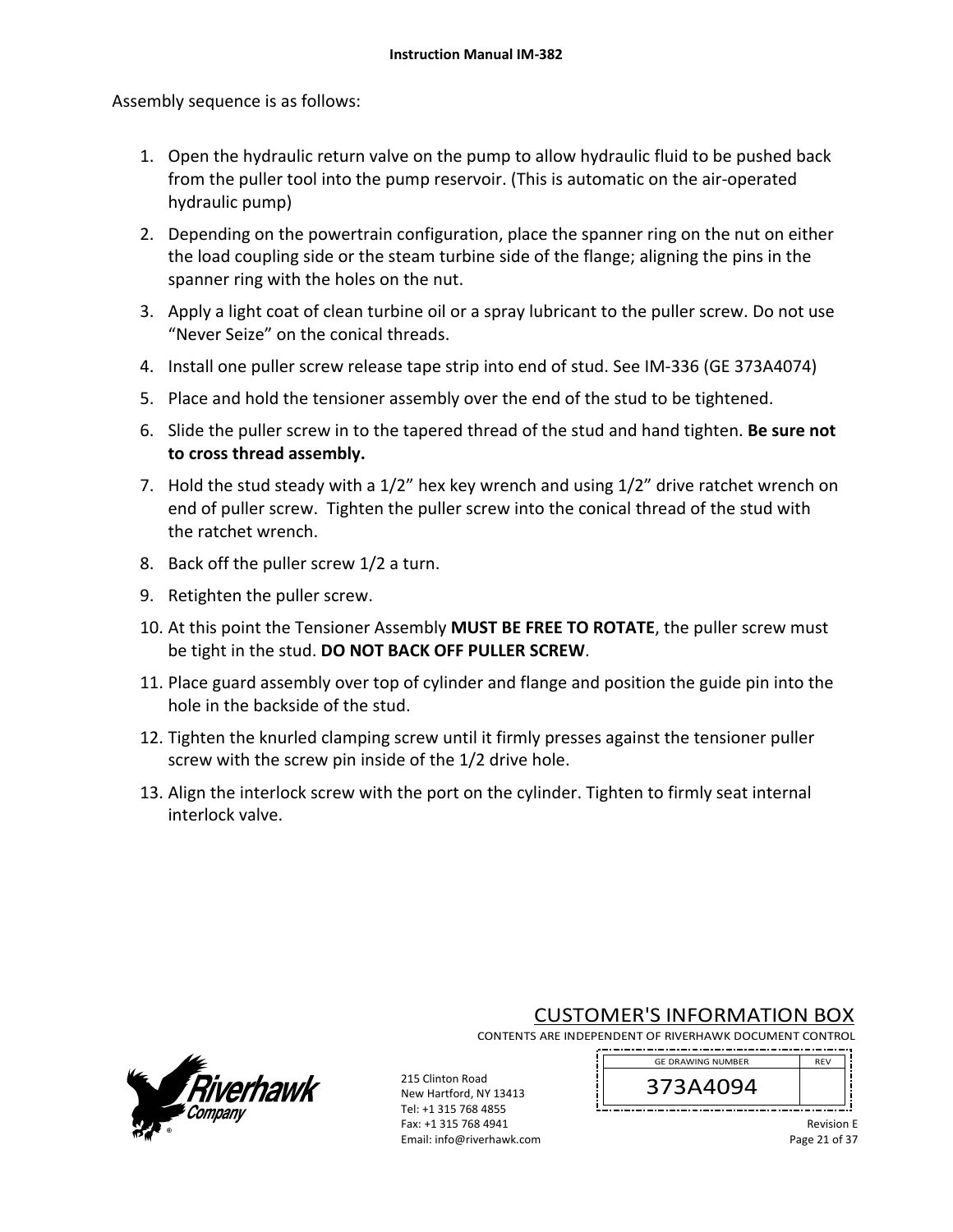

**Picture 8D –** Activation of Safety Interlock

14. Connect the hydraulic pump to the tensioner. The tensioner should be completely assembled and ready for use.

**If the tensioner is not free to rotate when the puller screw is tight then, either (1) the stud is not properly positioned in the flange and recheck the stick‐out length and reposition the nuts, or (2) The tensioner is damaged and must be returned for repair.** 

# **CAUTION**

**Do not over extend the stud. Over extension can cause the piston to lose its seal and leak oil.** 

### **CAUTION**

**Personal injury and equipment damage can occur if the puller screw is not securely engaged with the tapered threads of the stud. Proper engagement is achieved when the puller screw is tight in the stud and the tensioner assembly is free to turn.** 

### **8.3 Air Bleeding Hydraulic System**

Air bleeding of the hydraulic system is not necessary with this tensioner design.



# CUSTOMER'S INFORMATION BOX

CONTENTS ARE INDEPENDENT OF RIVERHAWK DOCUMENT CONTROL 

215 Clinton Road New Hartford, NY 13413 Tel: +1 315 768 4855 Fax: +1 315 768 4941 Email: info@riverhawk.com

REV 373A4094 GE DRAWING NUMBER

> Revision E Page 22 of 37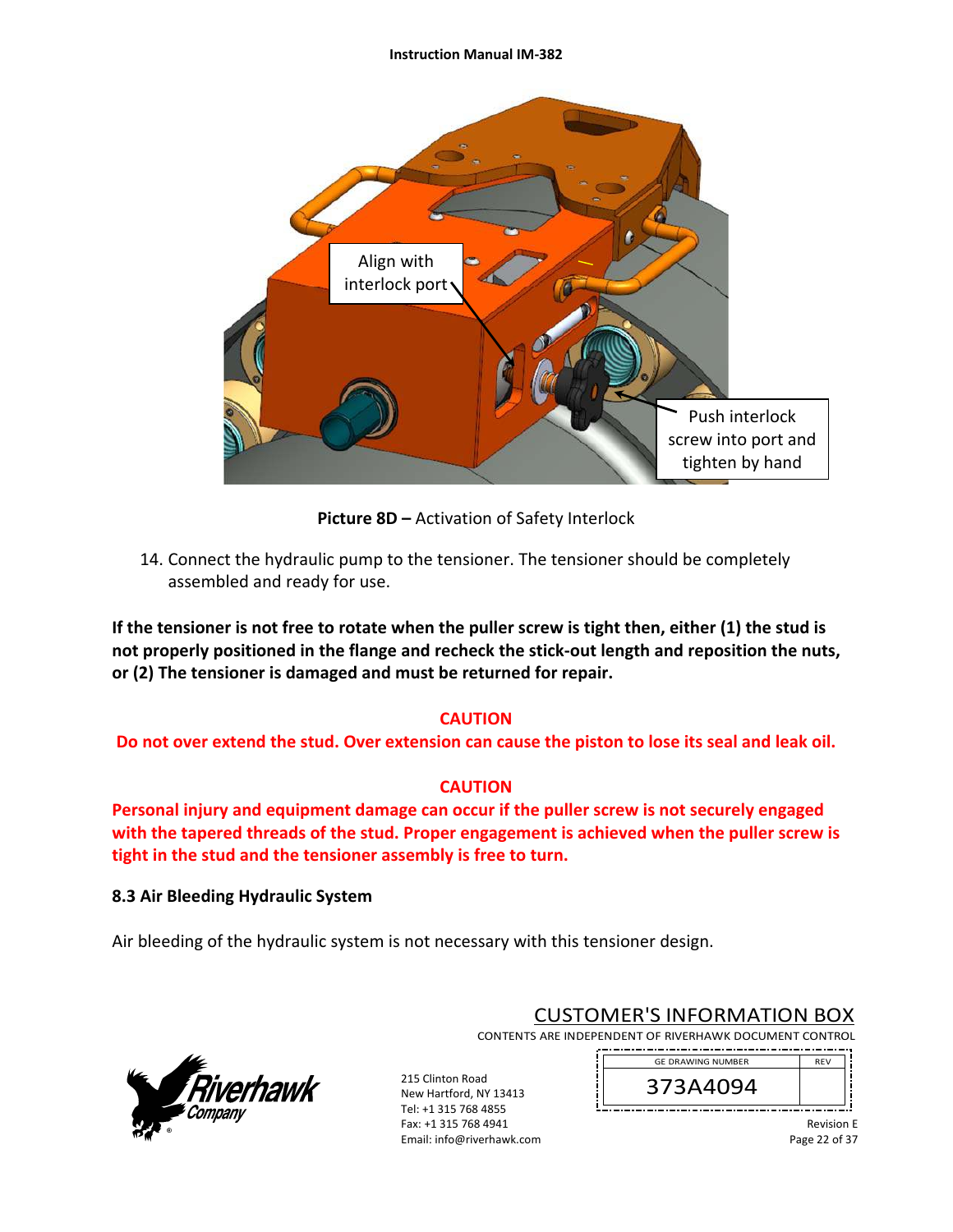# **9.0 Stud Tensioning**

The studs will be tensioned in two steps, at 50% pressure and at final pressure. Follow the tensioning sequence for each flange joint as defined on the record sheets found at the end of this manual.

# **9.1 Tensioning at 50% pressure**

After the tensioner is properly installed apply hydraulic pressure to the tool as described in section 8. Bring the pressure to the 50% level in accordance with the following table.

#### **WARNING**

**The safety guard must be in place at all times. Keep hands out of designated areas at all times when the tensioner is pressurized otherwise personal injury can occur.** 

### **CAUTION**

**Before threading the puller screw into the stud, carefully check the cleanliness of both the stud's and the puller screw's conical threads. Apply a light coat of clean turbine oil or a spray lubricant to the puller screw. This procedure will ease assembly and assure positive mating of the threads before tightening. Do not use "Never Seize" on the conical threads.** 

# **CAUTION**

**Do not exceed the maximum pressure marked on the tensioner. Excessive pressure can damage the stud and puller screw.** 

# **CAUTION**

**Do not tighten the nut while the tool is coming up to pressure; wait until pressure is achieved before attempting to tighten the nut with the spanner ring. If the tool is not properly installed, the tool could jump off the stud while coming up to pressure.** 

| <b>Powertrain Position</b> | <b>Stud Size</b> | 50% Pressure | 50% Stretch    |
|----------------------------|------------------|--------------|----------------|
| Gas Turbine to             | $2 - 3/4"$       | 10000 psi    | Do not measure |
| Coupling                   | [69mm]           | [690 bar]    | Do not use     |
| Load Coupling to           | $2 - 3/4"$       | 10000 psi    | Do not measure |
| Generator                  | $[71$ mm]        | [690 bar]    | Do not use     |



215 Clinton Road New Hartford, NY 13413 Tel: +1 315 768 4855 Fax: +1 315 768 4941 Email: info@riverhawk.com



CONTENTS ARE INDEPENDENT OF RIVERHAWK DOCUMENT CONTROL 



Revision E Page 23 of 37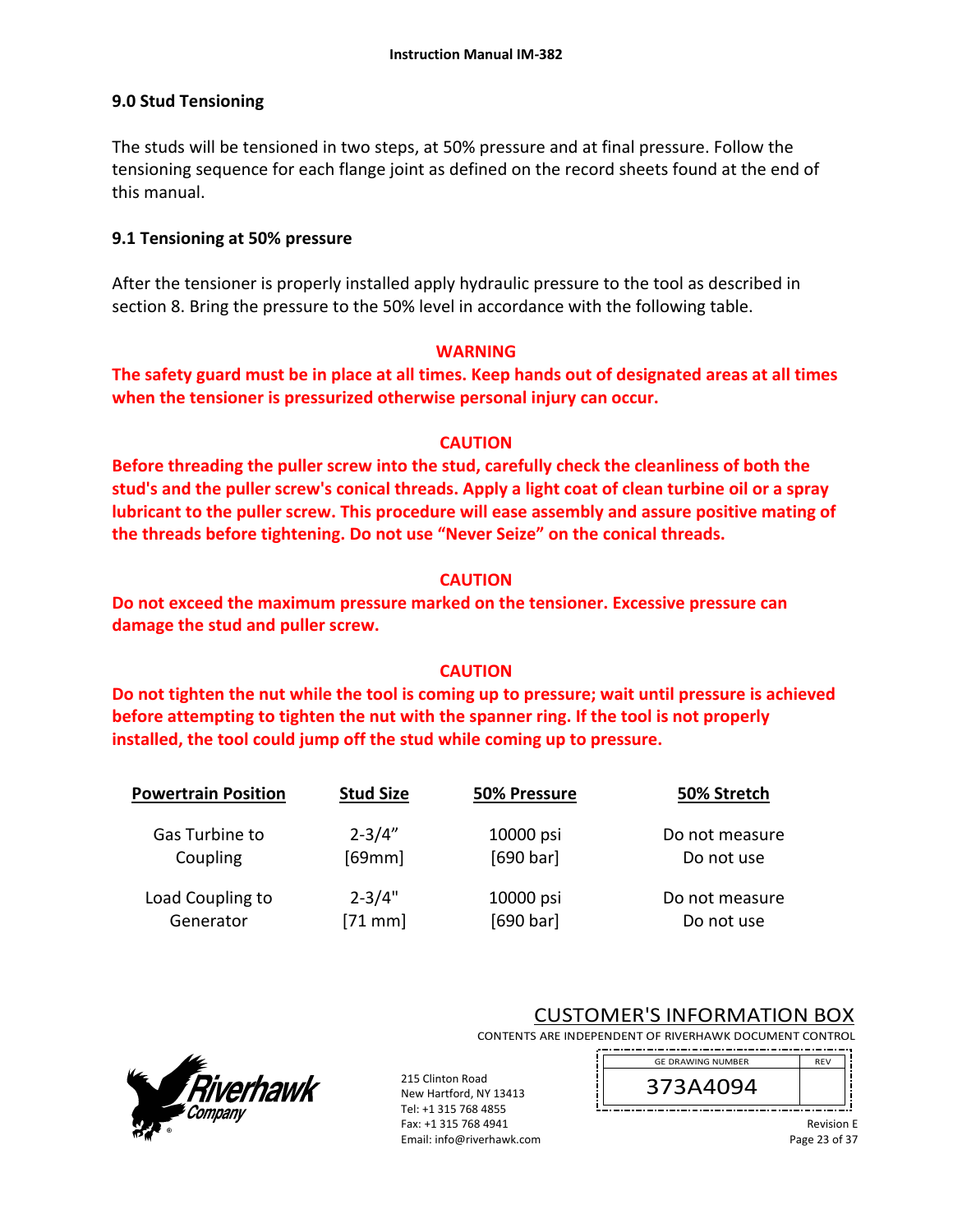| Steam Turbine to | $2 - 3/4"$ | 10000 psi | Do not measure |
|------------------|------------|-----------|----------------|
| Generator        | $[71$ mm   | [690 bar] | Do not use     |

# **9.1.1 Tightening of 2‐3/4" nuts**

Turn the cylindrical nut using the spanner ring and pin wrench until it bottoms firmly on the flange.

# **9.2 Removing the Tensioner from an Installed Stud**

The tensioner removal is accomplished by the follows steps:

- 1. Release the hydraulic pressure by either releasing the hand switch on the AP‐0532 Pump Kit or by opening the valve on the MP‐0130 Manual Pump Kit and leave the valve open.
- 2. Wait for the tensioner to fully retract and the tensioner is free to rotate.
- 3. Unscrew the hydraulic interlock knob until the screw is disconnected from the cylinder.
- 4. Unscrew the knurled clamping screw and remove the guard from the tensioner.
- 5. Unscrew the puller screw using a wrench or breaker bar. Do not use an impact wrench as this can damage the tensioner.
- 6. Remove the spanner ring from the nut.
- 7. Move the tool to the next bolt hole following the tensioning pattern from the stretched record sheets at the end of this manual.

### **9.3 Tensioning at Final Pressure**

Repeat the pulling and tightening procedure stated above at full pressure. After all of the studs have been tensioned, measure the final stud length. The final pressure and required stretch values are listed in the following table.

### **WARNING**

**The safety guard must be in place at all times. Keep hands out of designated areas at all times when the tensioner is pressurized otherwise personal injury can occur.** 

# **CAUTION**

**Before threading the puller screw into the stud, carefully check the cleanliness of both the stud's and the puller screw's conical threads. Apply a light coat of clean turbine oil or a spray** 



CUSTOMER'S INFORMATION BOX

CONTENTS ARE INDEPENDENT OF RIVERHAWK DOCUMENT CONTROL 

215 Clinton Road New Hartford, NY 13413 Tel: +1 315 768 4855 Fax: +1 315 768 4941 Email: info@riverhawk.com 373A4094 GE DRAWING NUMBER

> Revision E Page 24 of 37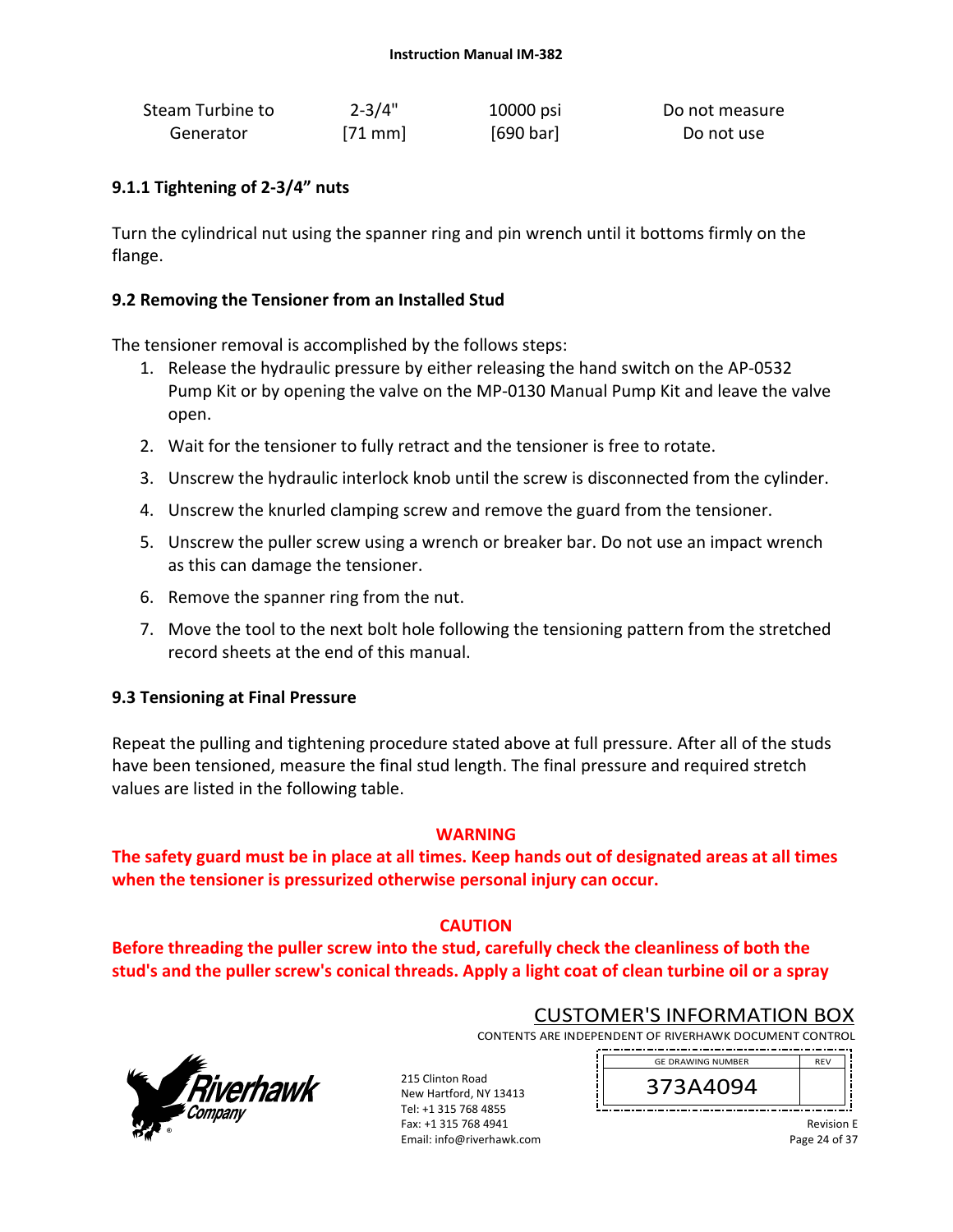**lubricant to the puller screw. This procedure will ease assembly and assure positive mating of the threads before tightening. Do not use "Never Seize" on the conical threads.** 

# **CAUTION**

**Do not exceed the maximum pressure marked on the tensioner. Excessive pressure can damage the stud and puller screw.** 

# **CAUTION**

**Do not tighten the nut while the tool is coming up to pressure; wait until pressure is achieved before attempting to tighten the nut with the spanner ring. If the tool is not properly installed, the tool could jump off the stud while coming up to pressure.** 

| <b>Powertrain Position</b> | <b>Stud Size</b> | <b>Final Pressure</b> | <b>Final Stretch</b>  |
|----------------------------|------------------|-----------------------|-----------------------|
| Gas Turbine to Load        | $2 - 3/4"$       | 17000 psi             | $0.022" - 0.024"$     |
| Coupling                   | $[69$ mm]        | [1170 bar]            | $[0.56$ mm - 0.61 mm] |
| Load Coupling to           | $2 - 3/4"$       | 19000 psi             | $0.025" - 0.027"$     |
| Generator                  | $[71$ mm]        | [1310 bar]            | $[0.64$ mm - 0.69 mm] |
| Steam Turbine to           | $2 - 3/4"$       | 19000 psi             | $0.025" - 0.027"$     |
| Generator                  | $[71$ mm]        | [1310 bar]            | $[0.64$ mm - 0.69 mm] |

Incorrect stretch values can be corrected by uninstalling some or all of the selected studs. Re‐ measure the initial length of the studs and repeat the installation instructions studs. Excessive stretch variations can also be corrected by the same method.

Have final stretch values approved by the supervisor responsible for the installation.

# **10.0 Thread Locking and Windage Plug Installation**



CUSTOMER'S INFORMATION BOX

CONTENTS ARE INDEPENDENT OF RIVERHAWK DOCUMENT CONTROL 

215 Clinton Road New Hartford, NY 13413 Tel: +1 315 768 4855 Fax: +1 315 768 4941 Email: info@riverhawk.com



Revision E Page 25 of 37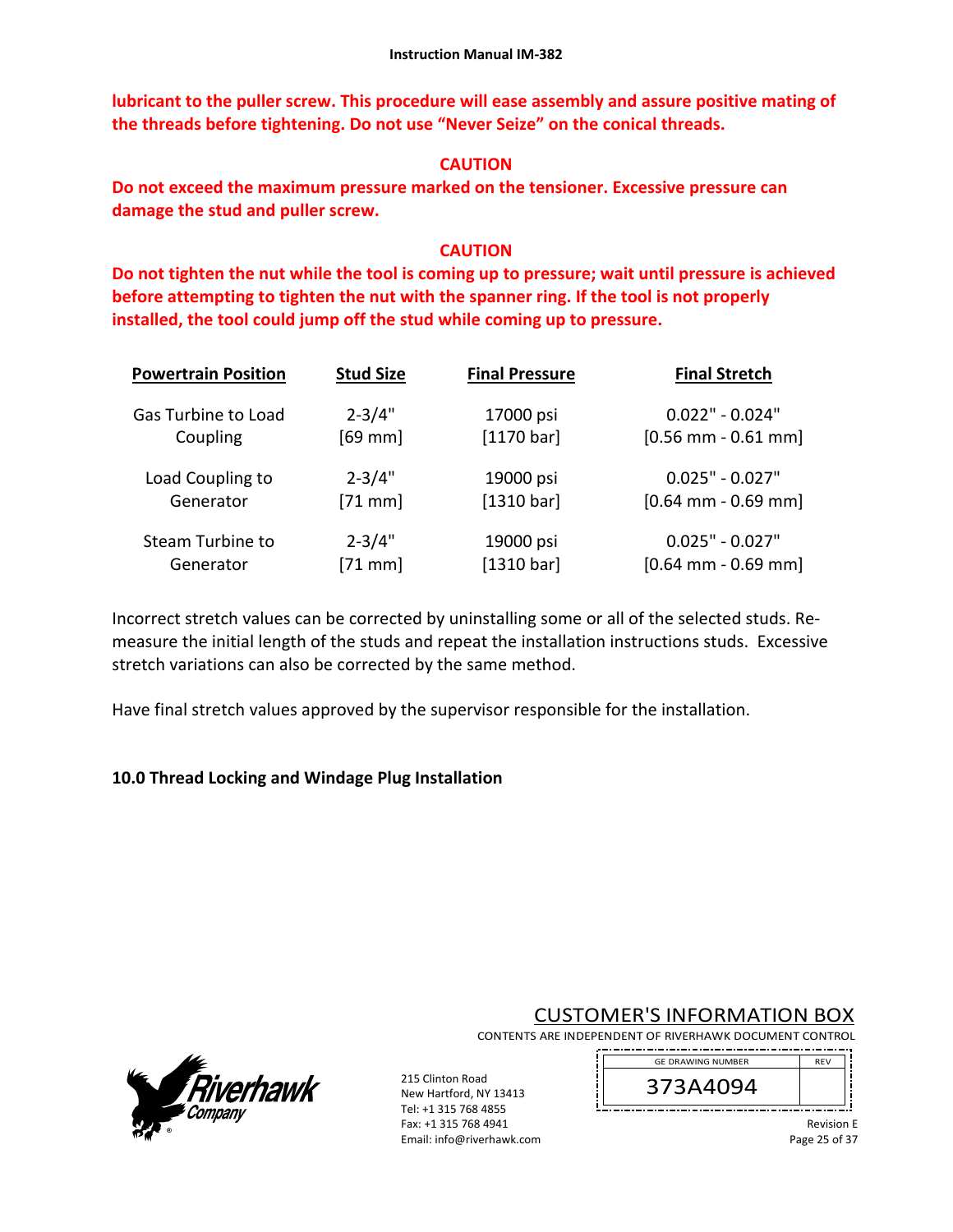#### **10.1 Thread Locking**



**Picture 10A ‐ Riverhawk Locknut** 

Mechanical lock nuts have two set screws located in the top face. Before threading the nut onto the stud check to be certain the set screws are free to turn. Once the nut is seated torque the set screws to the values specified in the following table. When seated and torqued to the values specified the load created by the set screw displaces the thread of the nut in the area of the web creating the desired locking action.

| <b>Powertrain Position</b> | <b>Stud Size</b> | <b>Set Screw Size</b> | <b>Torque</b>               |
|----------------------------|------------------|-----------------------|-----------------------------|
| Gas Turbine to Load        | $2 - 3/4"$       | $3/8$ "-24 UN         | $200$ in lbs $-250$ in lbs  |
| Coupling                   | $[69$ mm         |                       | $[22.6 N·m - 28.2 N·m]$     |
| Load Coupling to           | $2 - 3/4"$       | $3/8$ "-24 UN         | $200$ in lbs $-250$ in lbs  |
| Generator                  | $[71$ mm         |                       | $[22.6 N·m - 28.2 N·m]$     |
| Steam Turbine to           | $2 - 3/4"$       | $3/8$ "-24 UN         | $200$ in lbs $- 250$ in lbs |
| Generator                  | $[71$ mm         |                       | $[22.6 N·m - 28.2 N·m]$     |

### **11.0 Stud and Nut Removal**



215 Clinton Road New Hartford, NY 13413 Tel: +1 315 768 4855 Fax: +1 315 768 4941 Email: info@riverhawk.com

# CUSTOMER'S INFORMATION BOX

CONTENTS ARE INDEPENDENT OF RIVERHAWK DOCUMENT CONTROL ----------------



Revision E Page 26 of 37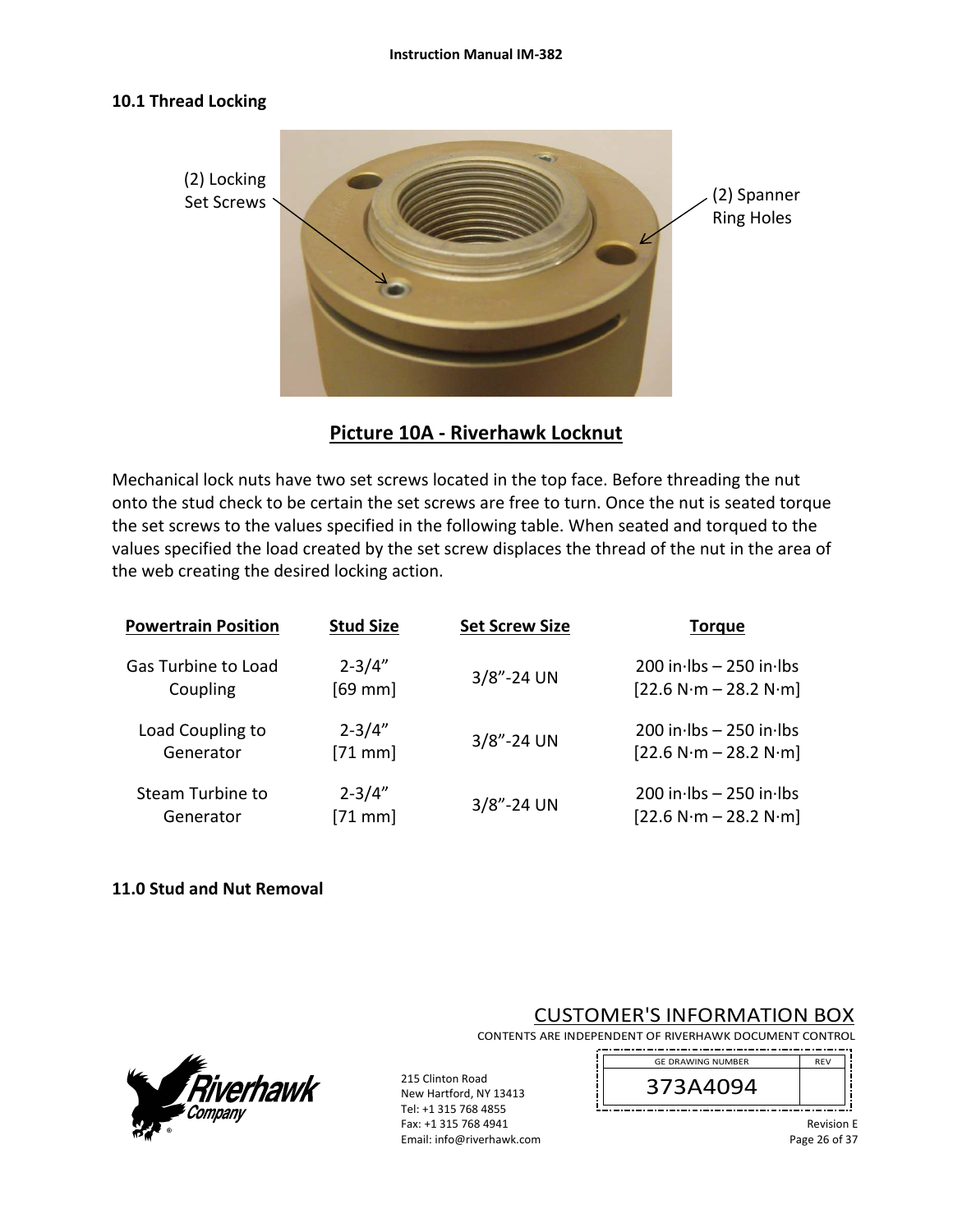# **11.1 Handling of the Tensioner**

A strap can be placed around the cylinder lifting handle on the hydraulic connection side only to help the operator support the tensioner during installation. The lifting strap must be loose during tensioning.

## **11.2 Stud and Nut Removal**

Removal is accomplished as follows:

- Using a wire brush, GT‐4253, and shop air clean the internal tapered thread of the stud to remove any debris/deposits which may have accumulated during service as described in section 5.2.2.
- With an Allen-wrench loosen the two locking set screws but do not remove from the nut.



**Picture 11A** ‐ Loosening of a nut's set screws

- Install the appropriate tensioner to the stud as described in Section 8.0.
- Apply the appropriate hydraulic pressure per this table. **DO NOT BACK OFF THE PULLER SCREW.**

| <b>Powertrain Position</b>          | <b>Stud Size</b>        | <b>Removal Pressure</b> |
|-------------------------------------|-------------------------|-------------------------|
| <b>Gas Turbine to Load Coupling</b> | $2 - 3/4"$<br>$[69$ mm  | 17000 psi<br>[1170 bar] |
| Load Coupling to Generator          | $2 - 3/4"$<br>$[71$ mm] | 19000 psi<br>[1310 bar] |



215 Clinton Road New Hartford, NY 13413 Tel: +1 315 768 4855 Fax: +1 315 768 4941 Email: info@riverhawk.com

# CUSTOMER'S INFORMATION BOX

CONTENTS ARE INDEPENDENT OF RIVERHAWK DOCUMENT CONTROL ---------------



Revision E Page 27 of 37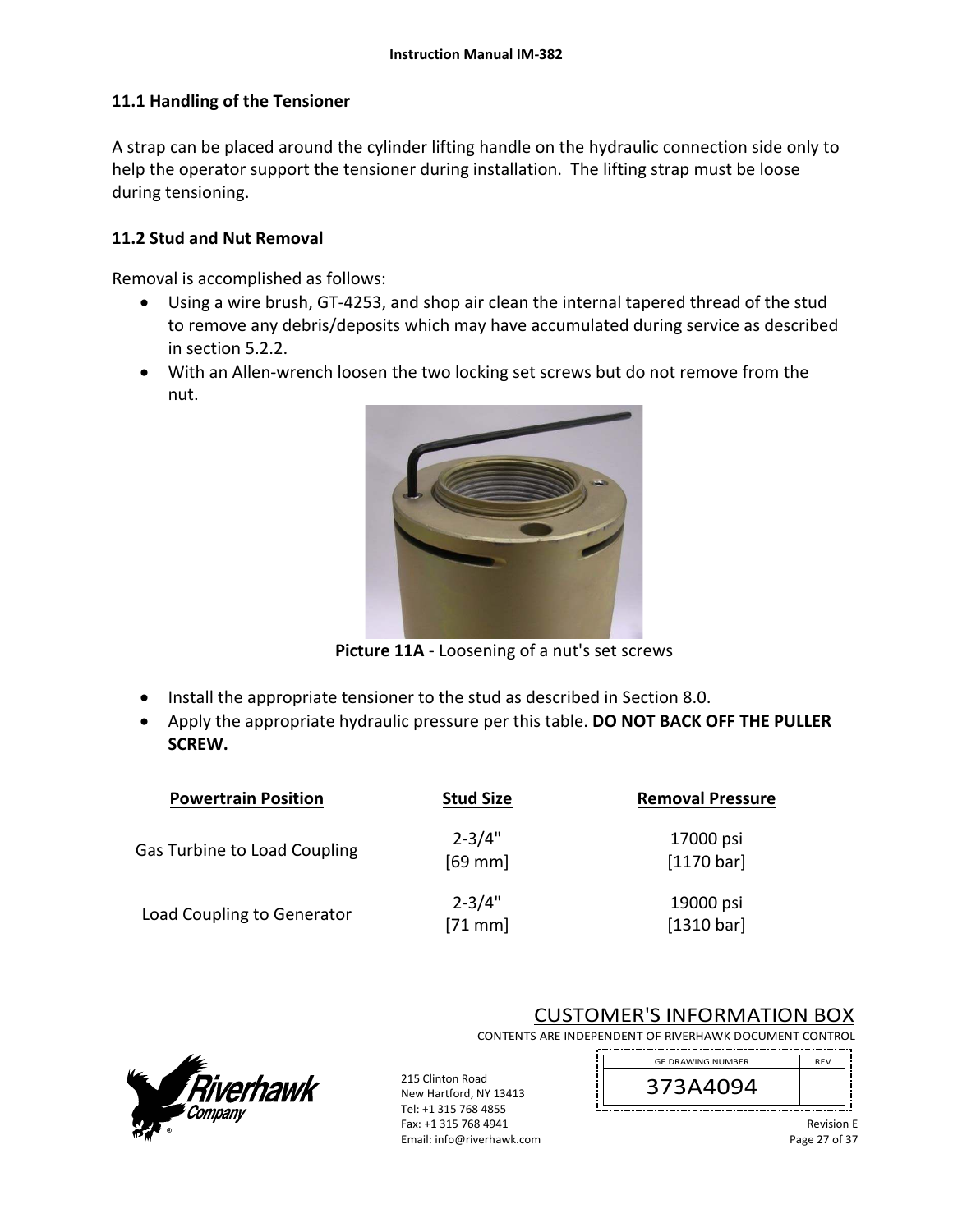| Steam Turbine to Generator | $2 - 3/4"$   | 19000 psi  |
|----------------------------|--------------|------------|
|                            | $[71$ mm $]$ | [1310 bar] |

 Using the spanner ring and spanner/pin wrenches, loosen the nut, and then release the pressure.

# **11.3.1 Removing the Tensioner from a Stud**

The tensioner removal is accomplished by the follows steps:

- 1. Release the hydraulic pressure by either releasing the hand switch on the AP‐0532 Pump Kit or by opening the valve on the MP‐0130 Manual Pump Kit and leave the valve open.
- 2. Wait for the tensioner to fully retract and the tensioner is free to rotate.
- 3. Unscrew the hydraulic interlock knob until the screw is disconnected from the cylinder.
- 4. Unscrew the knurled clamping screw and remove the guard from the tensioner.
- 5. Unscrew the puller screw using a wrench and breaker bar. Do not use an impact wrench as this can damage the tensioner.
- 6. Remove the spanner ring from the nut.
- 7. Move the tool to the next bolt hole following the tensioning pattern from the stretched record sheets at the end of this manual.

# **12.0 Storage Instructions**

Follow these directions to properly store your hydraulic tensioner and hydraulic pump kit for long term storage and shipment.

If any damage is observed, contact the Riverhawk Company to schedule a maintenance inspection.

# **12.1 Hydraulic Pump Kit Storage**

Refer to the Hydraulic Pump Kit Instruction Manual, IM‐293 (GE 373A4058). The latest revision may be obtained by contacting Riverhawk Company or thru www.riverhawk.com.



CUSTOMER'S INFORMATION BOX

CONTENTS ARE INDEPENDENT OF RIVERHAWK DOCUMENT CONTROL 

215 Clinton Road New Hartford, NY 13413 Tel: +1 315 768 4855 Fax: +1 315 768 4941 Email: info@riverhawk.com 373A4094 GE DRAWING NUMBER

> Revision E Page 28 of 37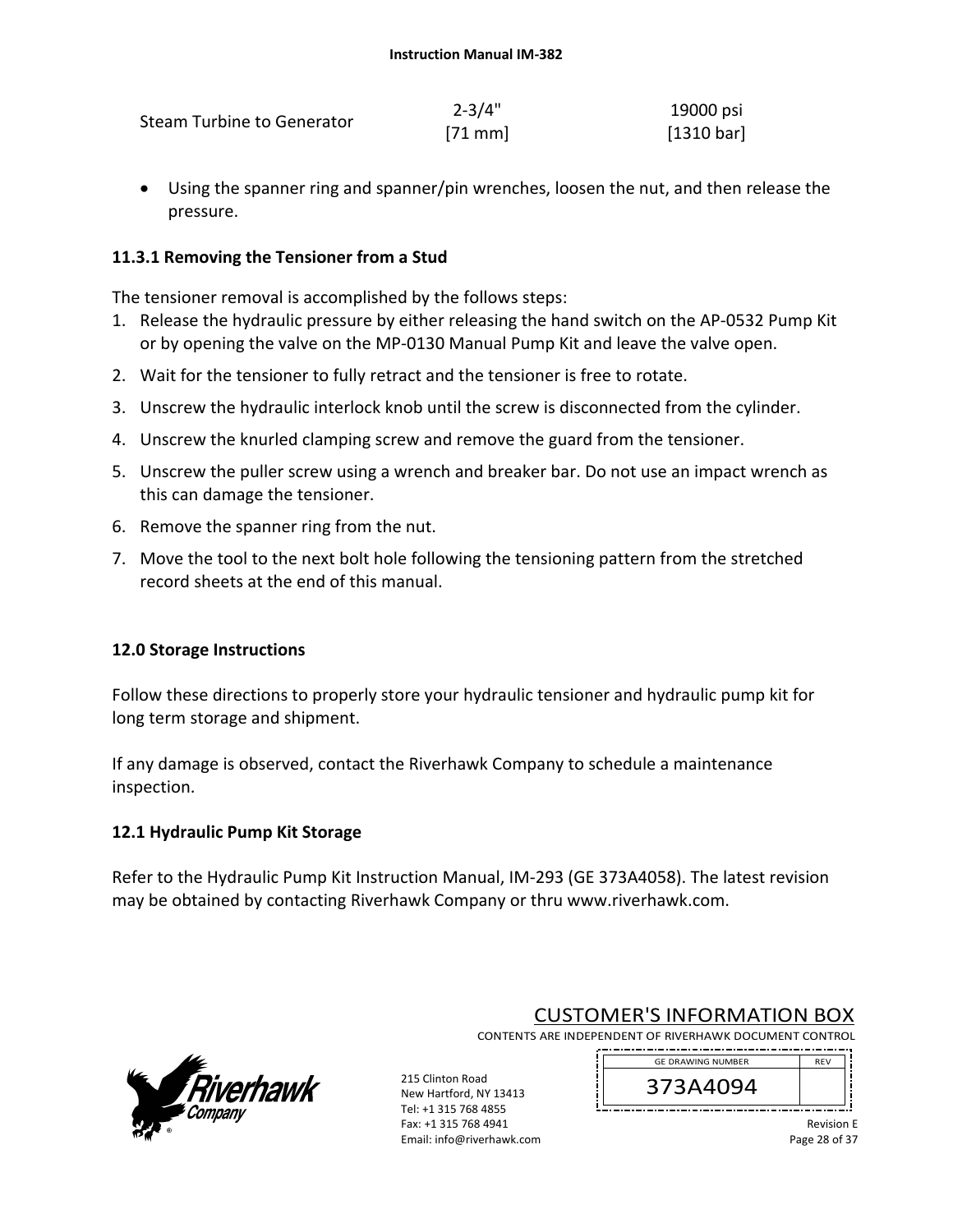### **12.2 Hydraulic Tensioner Storage**

Check the tensioner for any damage

- 1. Clean puller screw and check for any debris and dents.
- 2. Puller screw should be free to rotate and move back and forth.
- 3. Seam between cylinders closed tightly.
- 4. Inspect tensioner guard for any signs of damage. Bent guards should be replaced.

If any damage is observed, contact the Riverhawk Company to schedule a maintenance inspection.

Place protective red plastic cap into the hydraulic port.

Coat the hydraulic tensioner with a light coat of oil and place the tensioner into the original shipping container.

### **12.3 Store shipping container**

Secure the hydraulic pump and hydraulic tensioner into the original shipping containers using the supplied wood braces.

Seal the original shipping container and store under shelter and protected from moisture, sand, and grit.

### **13.0 Frequently Asked Questions**

This section contains some frequently asked questions and problems. If the steps listed here do not solve your problem, contact the Riverhawk Company thru our website, email, or phone call.

- **Q:**  Can I rent a hydraulic tensioner kit?
- **A:**  Yes, Riverhawk has rental tensioner kits available for most of our hydraulic tensioners.



215 Clinton Road New Hartford, NY 13413 Tel: +1 315 768 4855 Fax: +1 315 768 4941 Email: info@riverhawk.com

CUSTOMER'S INFORMATION BOX CONTENTS ARE INDEPENDENT OF RIVERHAWK DOCUMENT CONTROL

> 373A4094 GE DRAWING NUMBER

Revision E Page 29 of 37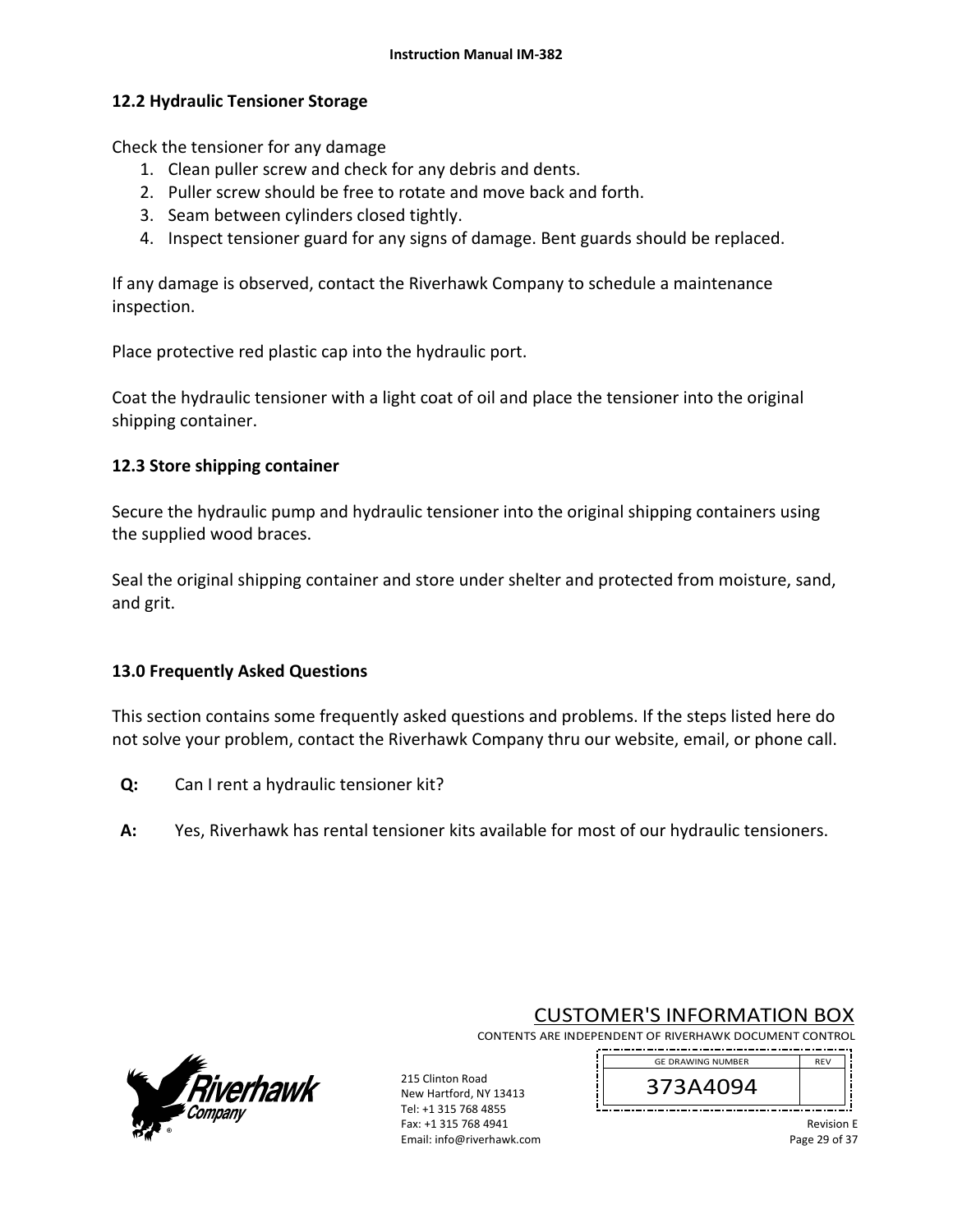- **Q:**  A tensioner has pulled itself out of the stud's conical threads. Can I continue using a tensioner on this stud?
- **A:**  No. Both the tensioner and the stud may have been damaged and must be removed from the work area. If the stud is tensioned, a Nut Buster repair kit, from Riverhawk, must be used to remove the damaged stud by drilling out the nut. Leaving a damaged stud in place will lead to a safety hazard on future outages.

Riverhawk can supply a replacement stud and nut based on the initial weight certification supplied with the hardware set (see section 4.2). The damaged tensioner should also be returned to Riverhawk for inspection and repair.

If a stud must be left in place, paint the damaged stud with a generous amount of indelible, bright‐colored paint. Notify the appropriate GE Safety and Service personnel. Note the location of the damaged stud in the services notes for the machine.

- **Q:**  The hydraulic tensioner has been taken up to its final pressure. The final stretch length is short of the final stretch target. What is the next step?
- **A:**  Do not increase the hydraulic pressure. Check if the hydraulic pump is set to the right pressure. Install the tensioner and re‐pressurize the tensioner to the final pressure then recheck the stretch measurement. If the stretch value is still short, remove the stud from the hole and re‐measure the stud's initial length then try to install the stud again.
- **Q:**  The hydraulic tensioner has been taken up to its final pressure. The final stretch length is larger than the final stretch target. What is the next step?
- **A:**  Remove the stud from the bolt hole. Check if the hydraulic pump is set to the right pressure. Re‐measure the stud's initial length then try to install the stud again.



# CUSTOMER'S INFORMATION BOX

CONTENTS ARE INDEPENDENT OF RIVERHAWK DOCUMENT CONTROL 

215 Clinton Road New Hartford, NY 13413 Tel: +1 315 768 4855 Fax: +1 315 768 4941 Email: info@riverhawk.com 373A4094 GE DRAWING NUMBER

> Revision E Page 30 of 37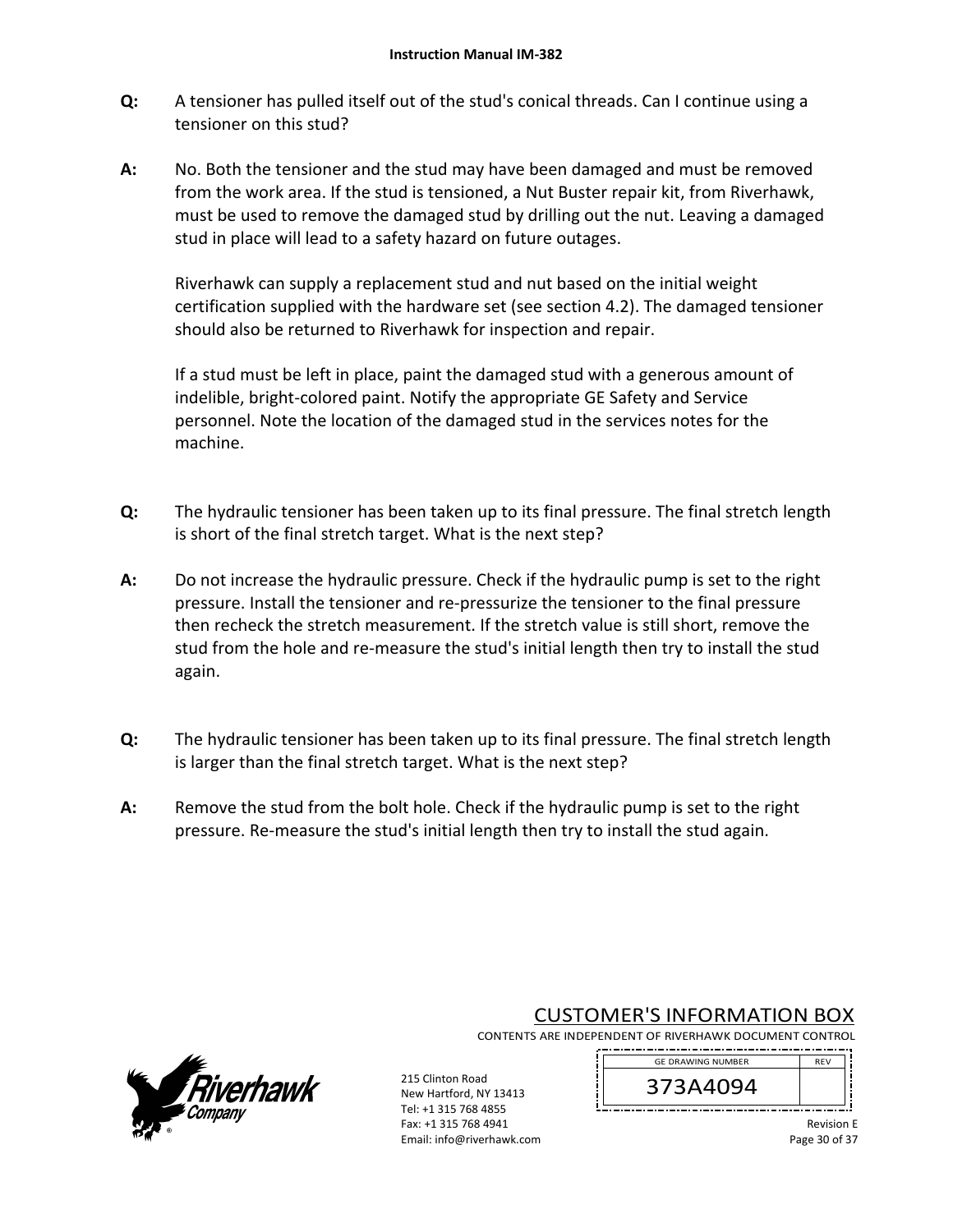- **Q:**  The tensioner is at its final pressure, but the nut cannot be loosened.
- **A:**  If the nuts cannot be loosened at the final pressure, continually increasing the pressure will not help and can be dangerous and in some cases make it harder to remove the nut. Check the nut to see if its set screws have been loosened. Check for and remove any corrosion around the nut's threads.
- **Q:**  How do I clean the conical threads on a stud?
- **A:**  The conical threads are best cleaned using a spiral wound brass brush in a drill as described in section 5.2.2
- **Q:**  During the initial steps of removing a tensioned stud, the stick‐out length is found to be wrong.
- **A:**  Do not proceed. Contact Riverhawk for assistance. With the wrong stick-out length, the hydraulic tensioner has a limited stroke and may not work properly and can be damaged.
- **Q:**  The hydraulic pump appears to be leaking.
- **A:**  Check the hose connection to the hydraulic pump. If the 1/4" high pressure fitting is not assembled correctly as shown in Appendix B2, it may look like the pump is leaking. If the problem continues, it may be necessary to open the pump kit. Contact Riverhawk for guidance.
- **Q:**  The hydraulic hose has a collar on it that can't be moved by hand
- **A:**  The hydraulic fitting is shown in Appendix B2. The collar is sometimes held in place with a thread locking compound. This prevents the collar from moving too easily. It may be necessary to adjust this collar with a set of vise-grip pliers. Be careful to not strip the threads off the tube or hose end.



# CUSTOMER'S INFORMATION BOX

CONTENTS ARE INDEPENDENT OF RIVERHAWK DOCUMENT CONTROL 

215 Clinton Road New Hartford, NY 13413 Tel: +1 315 768 4855 Fax: +1 315 768 4941 Email: info@riverhawk.com 373A4094 GE DRAWING NUMBER

> Revision E Page 31 of 37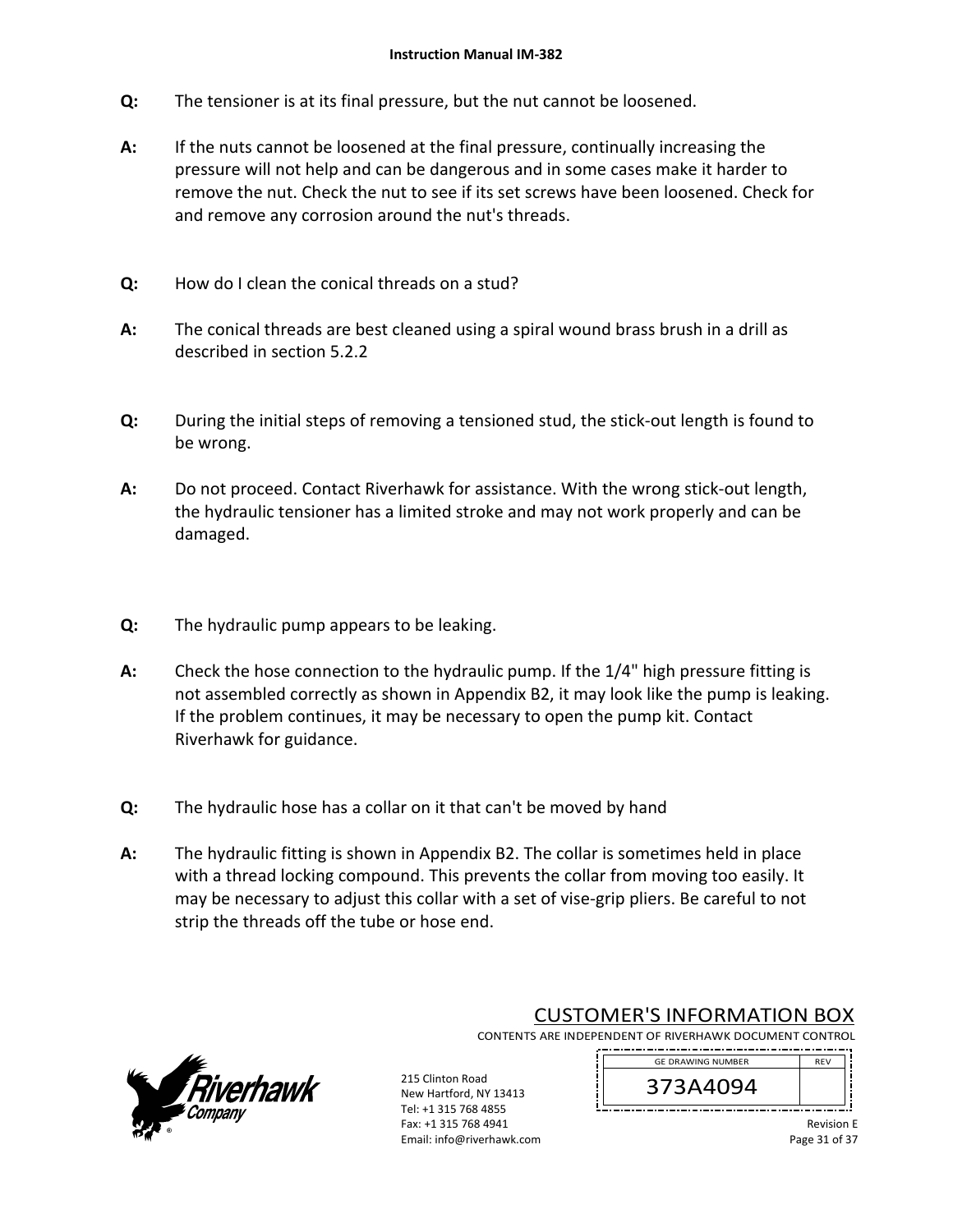# **14.0 Revision History**

| Revision<br>Letter | <b>Effective Date</b> | Description                                                                                                                                                                                                                                                                                                                                                                                                       |
|--------------------|-----------------------|-------------------------------------------------------------------------------------------------------------------------------------------------------------------------------------------------------------------------------------------------------------------------------------------------------------------------------------------------------------------------------------------------------------------|
| E                  | Apr 4, 2022           | Updated EC Declaration of Conformity; Added UKCA<br><b>Declaration of Conformity</b>                                                                                                                                                                                                                                                                                                                              |
| D                  | Jan 12, 2021          | Removed air bleeding reference from warning<br>statement in section 1.0                                                                                                                                                                                                                                                                                                                                           |
| $\mathsf{C}$       | Nov 28, 2018          | 2-3/4" Stud size for Gas Turbine to Load Coupling<br>position was incorrectly identified as 2-1/4" in sections<br>9.1, 9.3, 10.1, and 11.2                                                                                                                                                                                                                                                                        |
| B                  | Aug 21, 2018          | Added Frame 9FA Gas Turbine to 324 Generator,<br>358A7202P040, 358A7202P041, 358A7202P044,<br>358A7202P045, 358A7202P046, 358A7202P047 to title<br>page and section 2                                                                                                                                                                                                                                             |
| A                  | Jul 1, 2016           | Added Frame 9FA Gas Turbine to Load Coupling,<br>358A7202P038, 358A7202P048 to Title page; Inserted<br>section 2.1; Added HT-7047 to section 4.5; Inserted<br>figure 6A and picture 6C to section 6.0; Added pictures<br>8D, 8E, 8F to section 8.2; Added Gas Turbine to Load<br>Coupling to pressure tables in sections 9.1, 9.3, 11.2;<br>Added Gas Turbine to Load Coupling to torque table in<br>section 10.1 |
|                    | Jun 21, 2016          | Released                                                                                                                                                                                                                                                                                                                                                                                                          |

# CUSTOMER'S INFORMATION BOX

CONTENTS ARE INDEPENDENT OF RIVERHAWK DOCUMENT CONTROL \_\_\_\_\_\_\_\_\_\_\_\_\_\_\_\_\_\_\_\_

į



215 Clinton Road New Hartford, NY 13413 Tel: +1 315 768 4855 Fax: +1 315 768 4941 Email: info@riverhawk.com

GE DRAWING NUMBER REV 373A4094 \_\_\_\_\_\_\_\_\_\_\_\_\_\_\_\_\_\_\_\_\_

> Revision E Page 32 of 37

u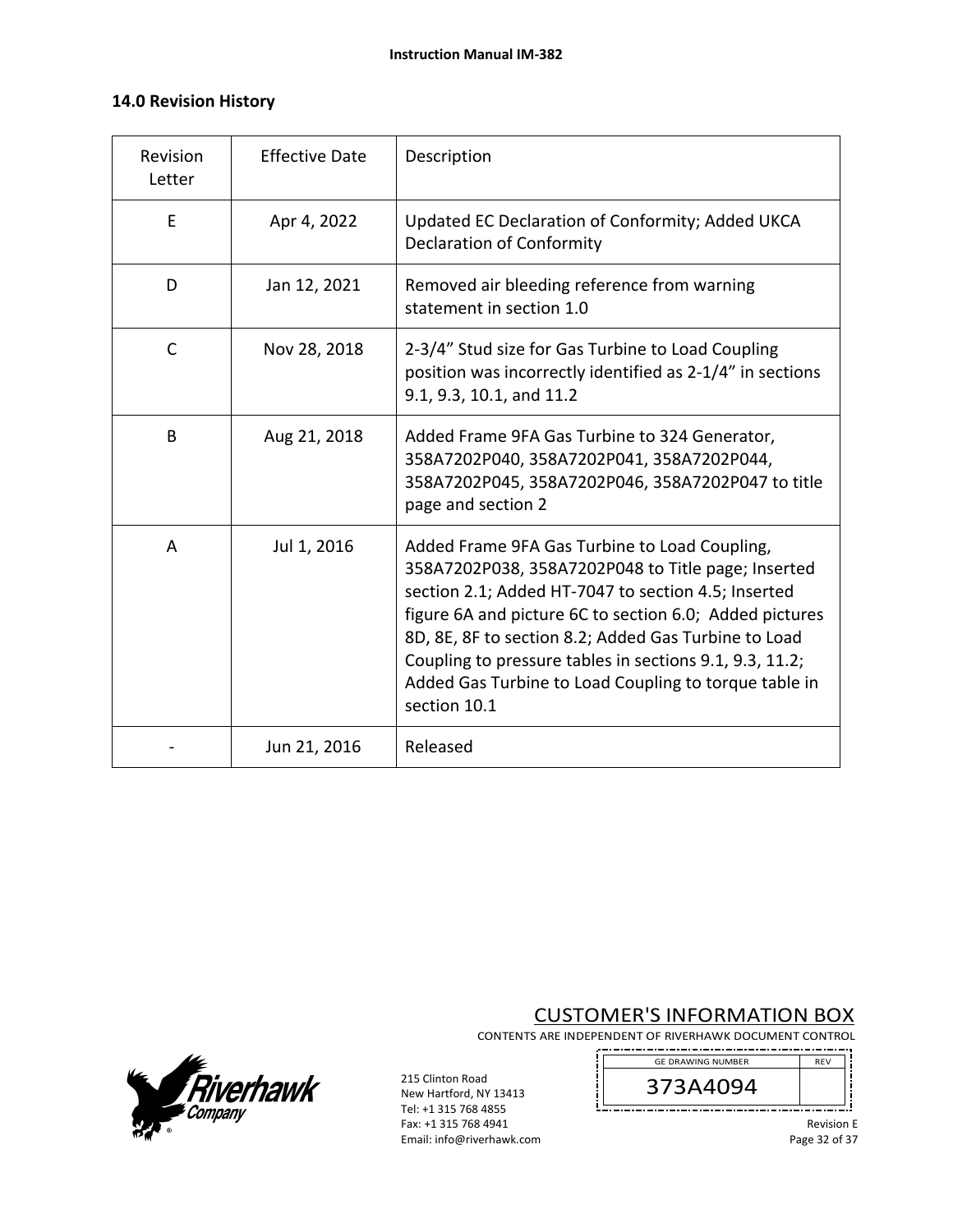# **Appendix A1 – EC Declaration of Conformity**

| Manufacturer: | Riverhawk Company           |
|---------------|-----------------------------|
| Address:      | 215 Clinton Road            |
|               | New Hartford, NY 13413, USA |

The hydraulic pump and bolt tensioning tool described in this manual are used for installing and applying tension to large bolts that are specifically designed by Riverhawk Company to be tensioned hydraulically.

All applicable sections of European Directive 2006/42/EC for machinery have been applied and fulfilled in the design and manufacture of the hydraulic pump and bolt tensioning tool described in this manual. Reference also ISO 12100:2010, ISO 4413:2010, and ISO 4414:2010.

Furthermore, this equipment has been manufactured under the Riverhawk quality system per EN ISO 9001:2015

Consult the Declaration of Conformance included with the shipment of this equipment that identifies the authorized Riverhawk representative, applicable serial numbers, and appropriate signature.

CUSTOMER'S INFORMATION BOX

CONTENTS ARE INDEPENDENT OF RIVERHAWK DOCUMENT CONTROL 



215 Clinton Road New Hartford, NY 13413 Tel: +1 315 768 4855 Fax: +1 315 768 4941 Email: info@riverhawk.com

REV 373A4094 GE DRAWING NUMBER

> Revision E Page 33 of 37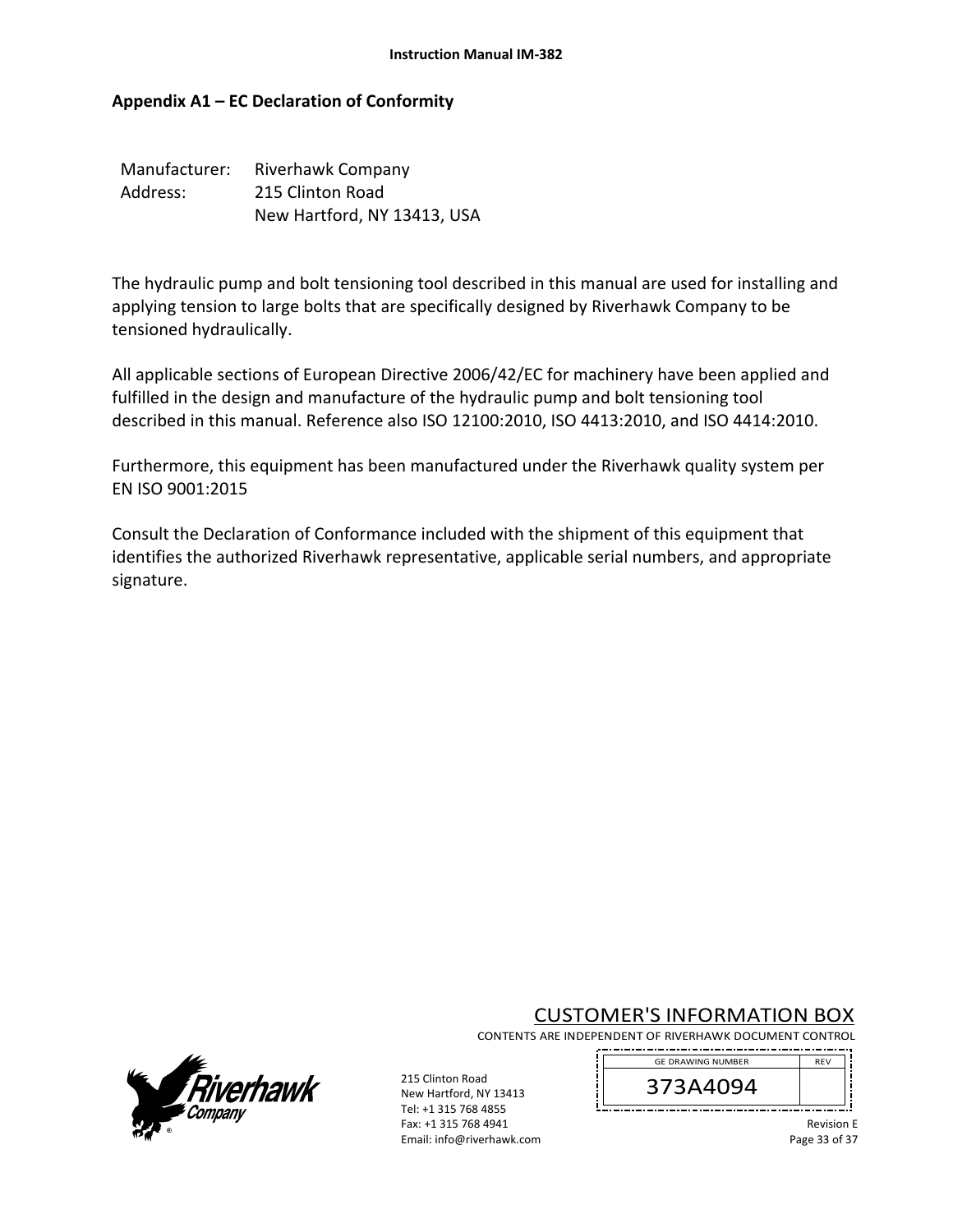# **Appendix A2 – UKCA Declaration of Conformity**

| Manufacturer: | <b>Riverhawk Company</b>    |
|---------------|-----------------------------|
| Address:      | 215 Clinton Road            |
|               | New Hartford, NY 13413, USA |

The hydraulic pump and bolt tensioning tool described in this manual are used for installing and applying tension to large bolts that are specifically designed by Riverhawk Company to be tensioned hydraulically.

All applicable sections of Supply of Machinery (Safety) 2008 have been applied and fulfilled in the design and manufacture of the hydraulic pump and bolt tensioning tool described in this manual. Reference also ISO 12100:2010, ISO 4413:2010, and ISO 4414:2010.

Furthermore, this equipment has been manufactured under the Riverhawk quality system per EN ISO 9001:2015

Consult the Declaration of Conformance included with the shipment of this equipment that identifies the authorized Riverhawk representative, applicable serial numbers, and appropriate signature.

CUSTOMER'S INFORMATION BOX





215 Clinton Road New Hartford, NY 13413 Tel: +1 315 768 4855 Fax: +1 315 768 4941 Email: info@riverhawk.com

REV 373A4094 GE DRAWING NUMBER

> Revision E Page 34 of 37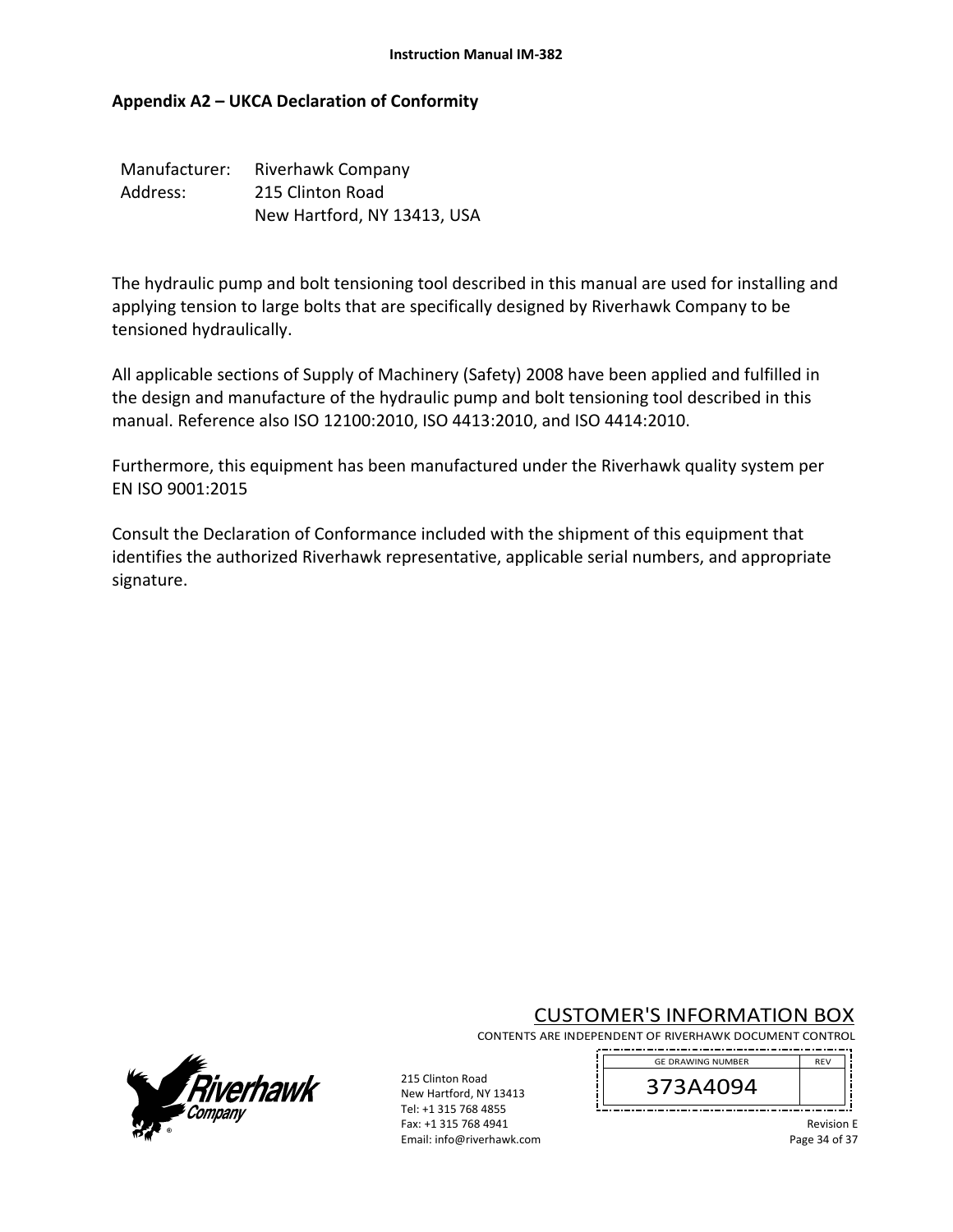

### **Appendix B1 ‐ Hydraulic Fittings**

Riverhawk tensioners use a 1/4" High Pressure port to connect its hydraulic hoses. The hose connector is made from a three piece assembly: a gland nut, a collar, and a 1/4" tube or 1/4" hose end. (See Illustration 1)

To assembly the fitting, slide the gland nut over the 1/4" tube or 1/4" hose end. Turn the collar counter‐ clockwise (**left hand** thread) on to the tube or hose end as shown in Illustration 1.

The collar should be placed .125" (3.2 mm) from the tip of the cone. (See Illustration 2) It may be necessary to adjust this collar with a set of vise‐grip pliers. Be careful to not strip the threads off the tube or hose end.

Slide the gland nut down over the collar. (See Illustration 3) Insert the 1/4" tube or 1/4" hose end into tensioner or hydraulic pump. While firmly holding the tube or hose end to stop it from rotating, turn the gland nut clockwise (**right hand** thread) and torque the gland nut to 25 FT‐LBS (34 N‐m).

# Tips:

- Make sure all parts are clean and free from debris.
- Protect the cone on the end of the  $1/4$ " tube or 1/4" hose end from scratches as this is the sealing surface.
- Replace red plastic caps when finished to protect the threads and cone.

CONTENTS ARE INDEPENDENT OF RIVERHAWK DOCUMENT CONTROL

CUSTOMER'S INFORMATION BOX



215 Clinton Road New Hartford, NY 13413 Tel: +1 315 768 4855 Fax: +1 315 768 4941 Email: info@riverhawk.com



Revision E Page 35 of 37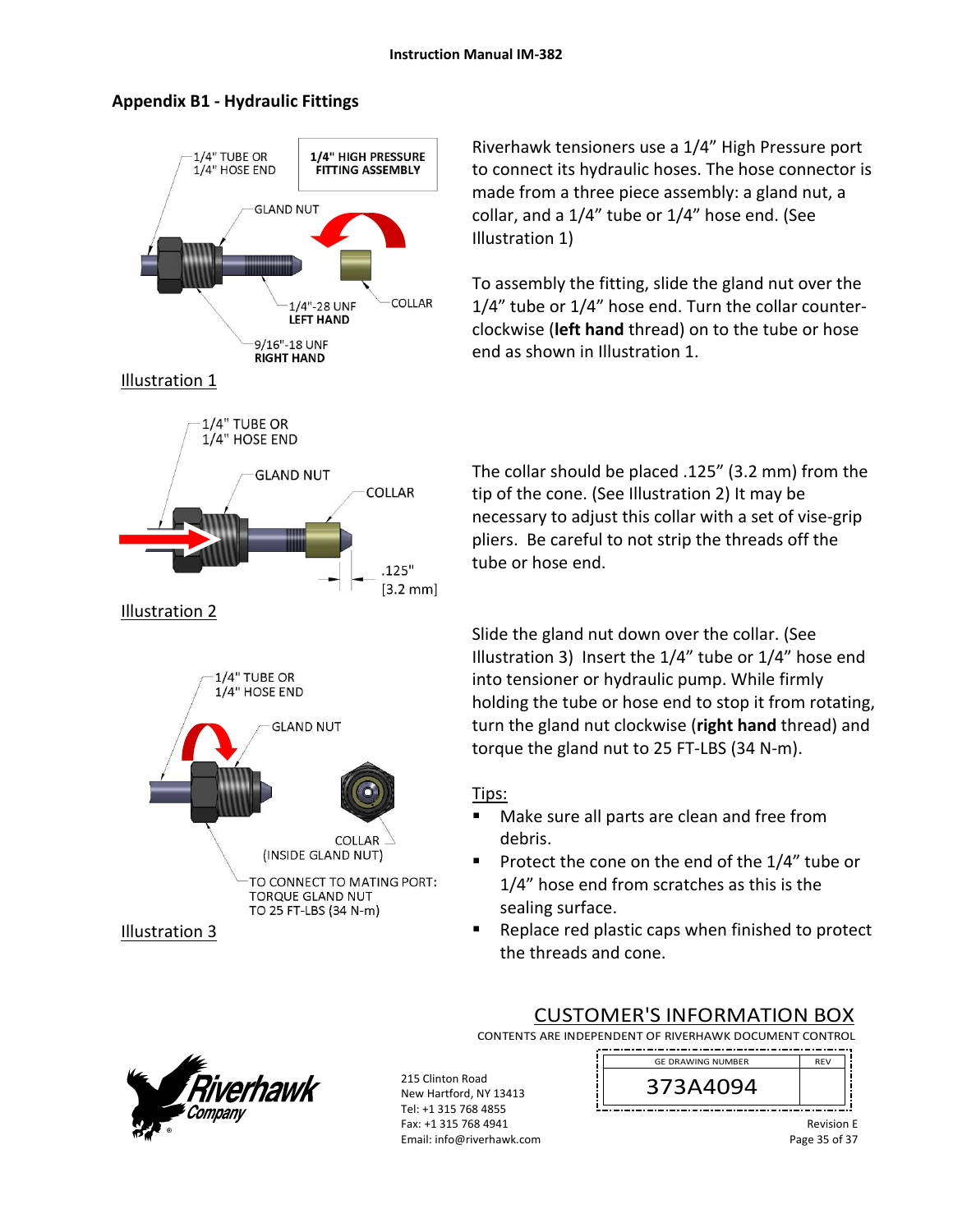#### **Appendix C1 ‐ Record Sheet 18 Colt Circle**

STRETCH RECORD SHEET FOR THE GAS TURBINE TO LOAD COUPLING

TURBINE NUMBER:

DATE:

TECHNICIAN:

#### SUPERVISOR:



| HOLE NUMBER             | STARTING LENGTH | <b>FINAL LENGTH</b> | <b>FINAL STRETCH</b> |
|-------------------------|-----------------|---------------------|----------------------|
| $\mathbf 1$             |                 |                     |                      |
| $10\,$                  |                 |                     |                      |
| $\overline{2}$          |                 |                     |                      |
| $11\,$                  |                 |                     |                      |
| $\mathsf{3}$            |                 |                     |                      |
| $12\,$                  |                 |                     |                      |
| $\overline{\mathbf{4}}$ |                 |                     |                      |
| 13                      |                 |                     |                      |
| 5                       |                 |                     |                      |
| $14\,$                  |                 |                     |                      |
| $\boldsymbol{6}$        |                 |                     |                      |
| 15                      |                 |                     |                      |
| $\overline{7}$          |                 |                     |                      |
| 16                      |                 |                     |                      |
| 8                       |                 |                     |                      |
| $17\,$                  |                 |                     |                      |
| $\boldsymbol{9}$        |                 |                     |                      |
| 18                      |                 |                     |                      |

# CUSTOMER'S INFORMATION BOX

CONTENTS ARE INDEPENDENT OF RIVERHAWK DOCUMENT CONTROL . \_\_ . \_ . \_ . \_ . \_ . \_ . \_ . \_



215 Clinton Road New Hartford, NY 13413 Tel: +1 315 768 4855 Fax: +1 315 768 4941 Email: info@riverhawk.com 373A4094 GE DRAWING NUMBER

> Revision E Page 36 of 37